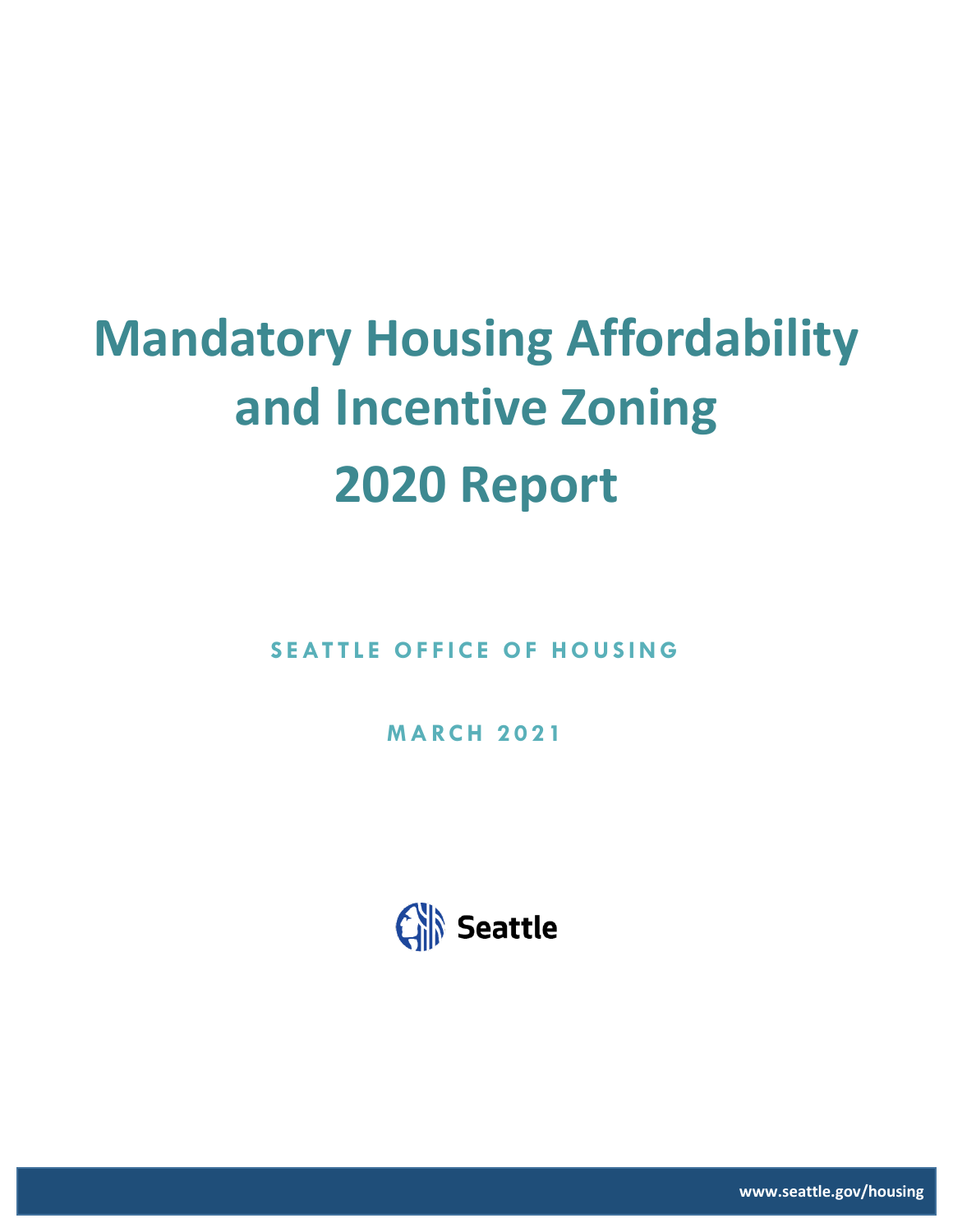# TABLE OF CONTENTS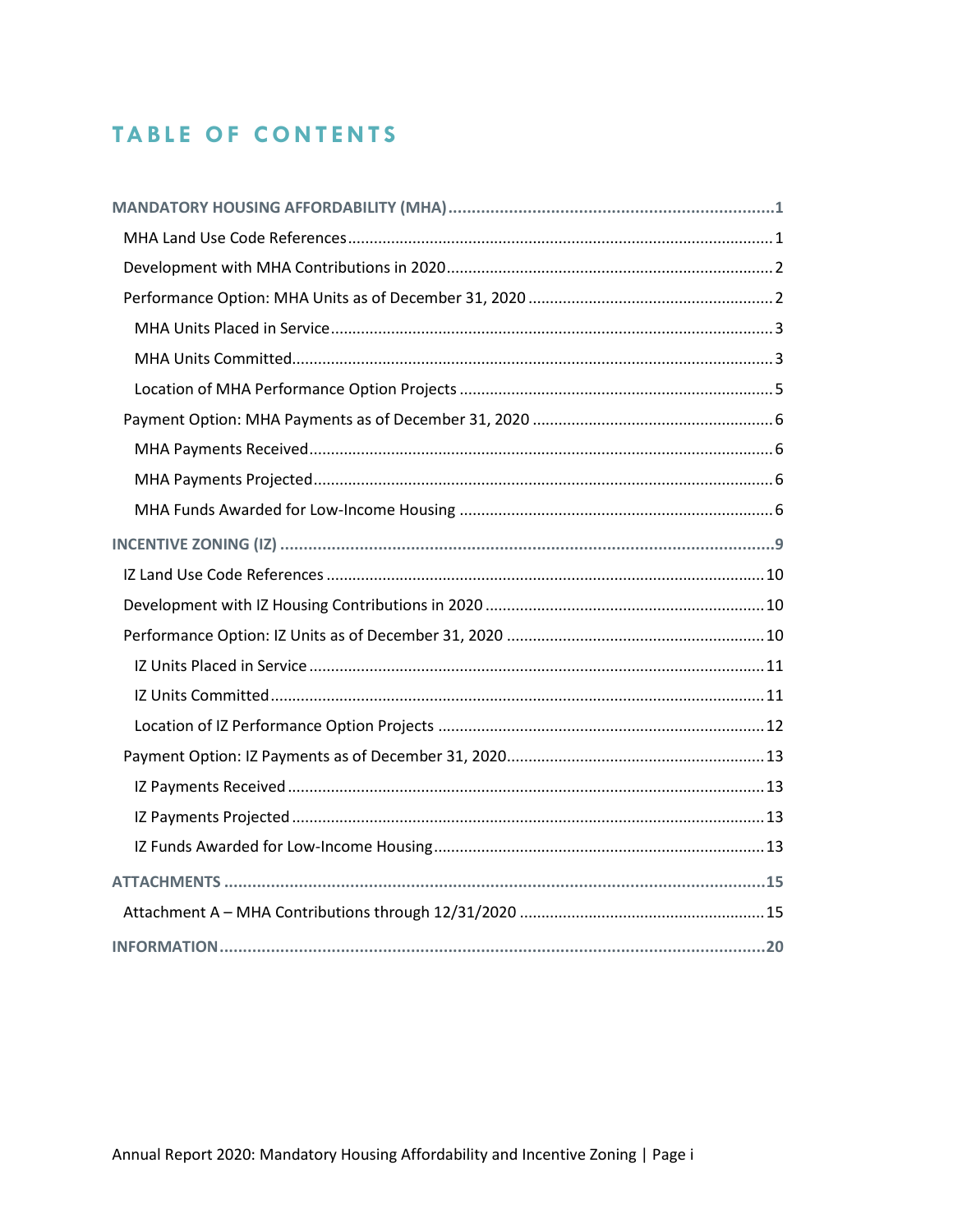

# <span id="page-2-0"></span>MANDATORY HOUSING AFFORDABILITY (MHA)

Under Mandatory Housing Affordability (MHA), Seattle requires new multifamily and commercial development to include affordable homes or contribute to a City fund used for the preservation and production of low-income housing. MHA was implemented incrementally concurrent with area-wide zoning changes and modifications to the Land Use Code that increased development capacity. The first half of this report identifies the affordable housing units built or committed through either MHA's performance option or payment option. A full summary of City-restricted low-income housing is available in the Office of Housing's *2020 Annual Investments Report***.**

## <span id="page-2-1"></span>**MHA Land Use Code References**

Land Use Code Chapters 23.58B and 23.58C provide the regulatory framework for affordable housing impact mitigation through MHA-Commercial (MHA-C) and RCW 36.70A.540-authorized affordable housing incentives through MHA-Residential (MHA-R). MHA-C applies to development that includes more than 4,000 square feet of gross floor area in commercial use. MHA-R applies to net new residential and live-work units. MHA-C and MHA-R payment and performance requirements vary based on a property's location and the MHA-related development capacity increase approved for the zone.

With only a few exemptions, all areas zoned for commercial and multifamily residential development are subject to MHA. The table below outlines the zoning ordinance by which MHA was implemented. MHA requirements apply to projects that vested *after* the applicable area's zoning ordinance took effect.

| AREA                                                                                            | <b>ORDINANCE NUMBER</b>                                  | <b>ADOPTED</b>    |
|-------------------------------------------------------------------------------------------------|----------------------------------------------------------|-------------------|
| UNIVERSITY DISTRICT URBAN CENTER                                                                | ORDINANCE 125267                                         | FEBRUARY 2017     |
| DOWNTOWN AND SOUTH LAKE UNION<br>URBAN CENTERS                                                  | ORDINANCE 125291                                         | <b>APRIL 2017</b> |
| CHINATOWN-INTERNATIONAL DISTRICT<br>URBAN CENTER VILLAGE                                        | ORDINANCE 125371                                         | AUGUST 2017       |
| 23RD AVENUE AND CHERRY STREET<br>23RD AVENUE AND UNION STREET<br>23RD AVENUE AND JACKSON STREET | ORDINANCE 125359<br>ORDINANCE 125360<br>ORDINANCE 125361 | AUGUST 2017       |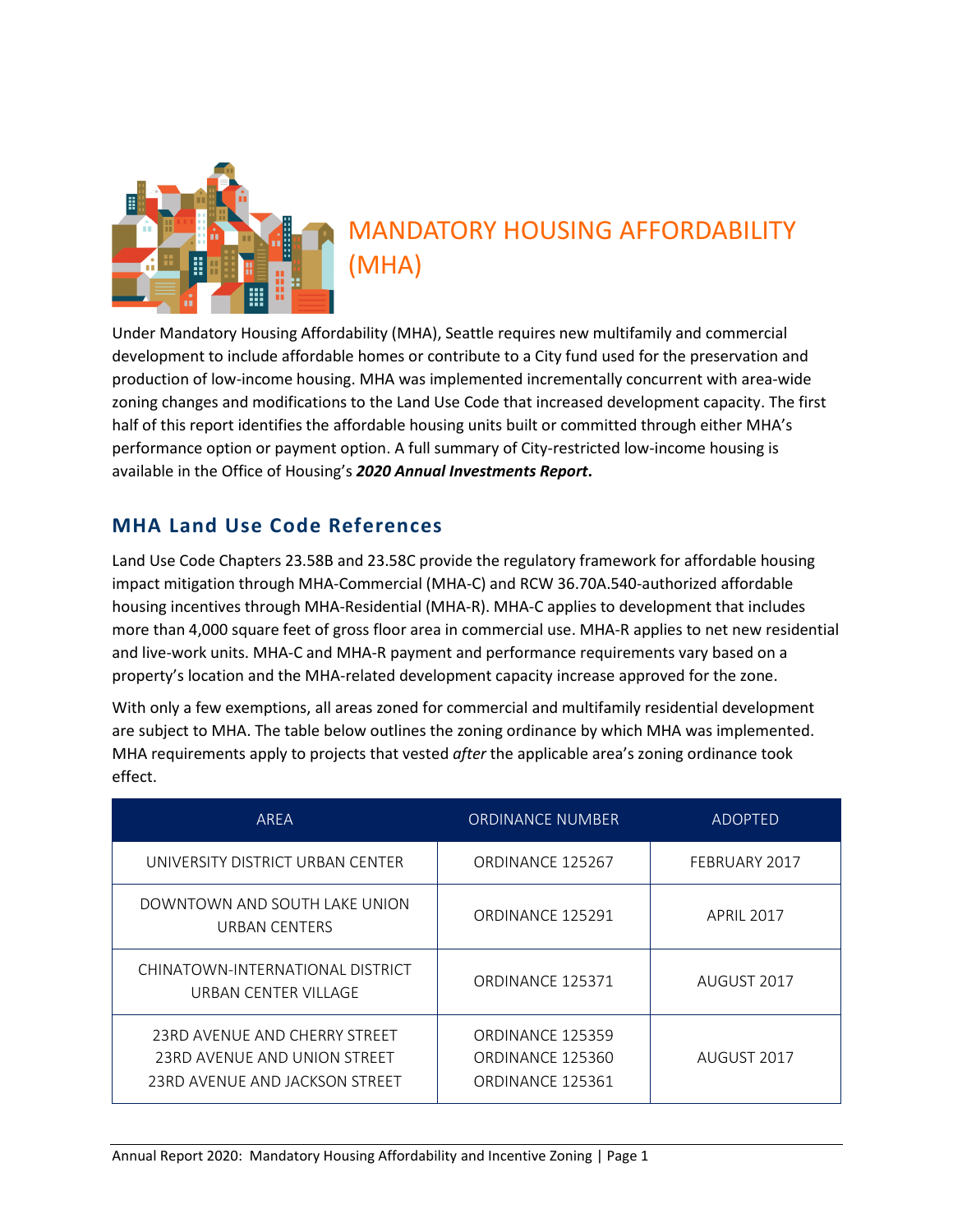| AREA                                                                                  | <b>ORDINANCE NUMBER</b> | ADOPTED           |
|---------------------------------------------------------------------------------------|-------------------------|-------------------|
| UPTOWN URBAN CENTER                                                                   | ORDINANCE 125432        | OCTOBER 2017      |
| OTHER AREAS ZONED FOR COMMERCIAL<br>AND MULTIFAMILY RESIDENTIAL<br><b>DEVELOPMENT</b> | ORDINANCE 125791        | <b>APRIL 2019</b> |

## <span id="page-3-0"></span>**Development with MHA Contributions in 2020**

When a project with MHA requirements applies for land use and construction permits, its affordable housing contribution must be approved by the Office of Housing and SDCI. MHA payment and/or performance requirements, according to permit plans verified by SDCI, must be satisfied prior to issuance of the first construction permit that includes the structural frame of the building.<sup>1</sup>

In 2020, affordable housing contributions were made for 224 projects through MHA. This represents a significant increase from the 35 projects making housing contributions in 2019, when the City completed the full implementation of MHA. Attachment A summarizes all MHA activity by location and MHA fee area. The Performance Option and Payment Option sections below provide additional detail about MHA contributions.

## <span id="page-3-1"></span>**Performance Option: MHA Units as of December 31, 2020**

Projects for which the owner chooses to comply with MHA through the performance option must have an agreement recorded against the property title as a condition of issuance of the first building permit that includes the structural frame for the structure. Units designated as affordable under the performance option (MHA Units) must be comparable to other project units in terms of unit size, number of bedrooms, access to amenities, and distribution within the development. MHA Units have maximum rents or sale prices and serve income-eligible renters or homebuyers for a minimum of 75 years.

In addition, property owners must affirmatively market MHA Units to households who otherwise might be unlikely to apply to live there. For those households, affirmative marketing increases awareness of housing vacancies, broadens housing choice, and improves the likelihood of securing housing, regardless of their race, color, religion, sex, national origin, familial status, disability, or other protected class status.

 $<sup>1</sup>$  In certain cases, the contribution for a project might be made through both the payment and performance</sup> options. For example, if a project includes both residential and commercial floor area, the property owner may satisfy requirements for one type of floor area through payment and satisfy requirements for the other through performance. In addition, the contribution for a fraction of a required unit in an otherwise performance project may be made through payment if an owner wishes.

Annual Report 2020: Mandatory Housing Affordability and Incentive Zoning | Page 2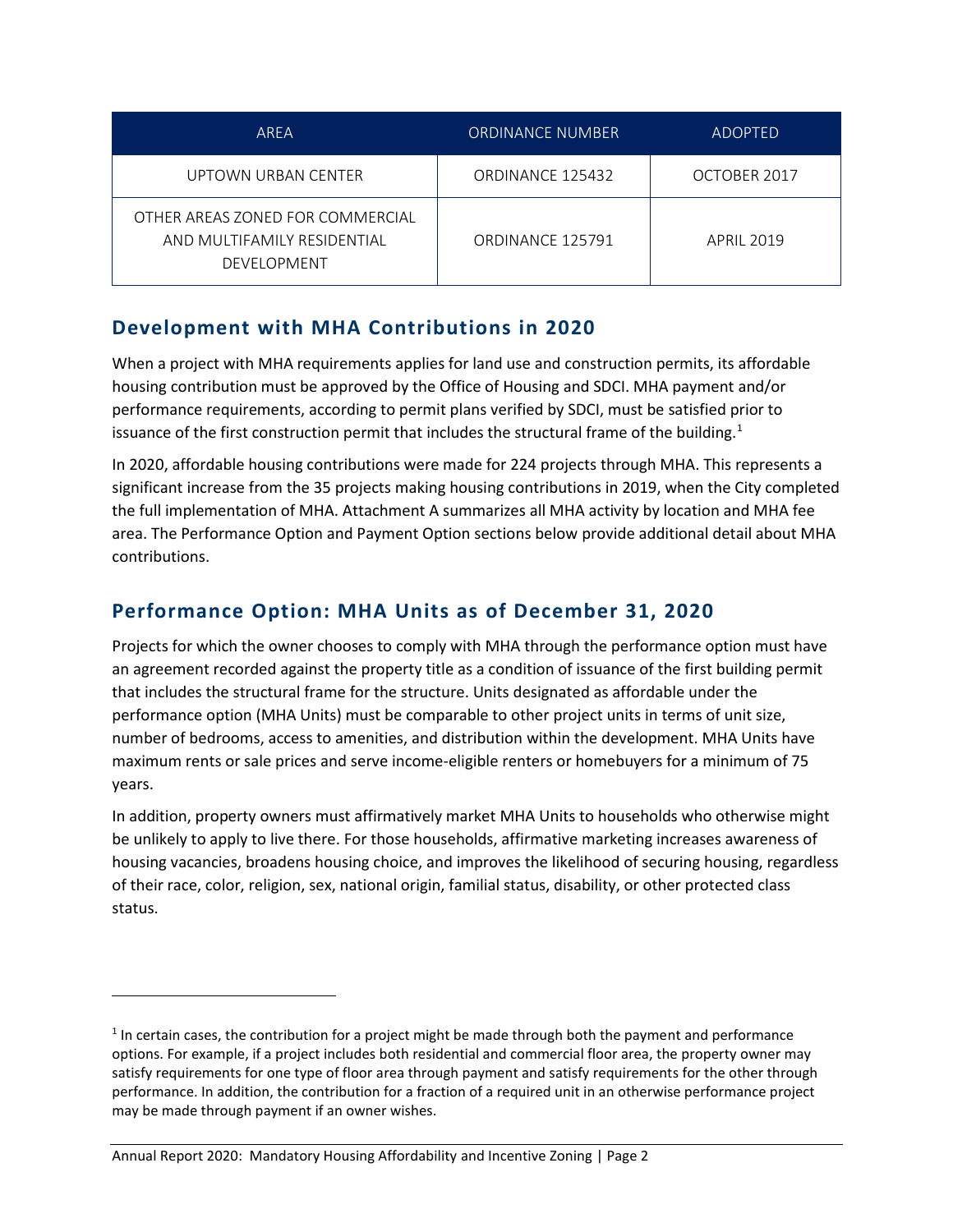At initial occupancy, MHA Units provided through the performance option must serve households with incomes no greater than 40 percent of AMI for rental units with a net unit area of 400 square feet or less or households with incomes no greater than 60 percent of AMI for rental units with a net unit area of greater than 400 square feet. Monthly rent does not exceed 30 percent of 60 percent of AMI or, in the case of rental units with net unit area of 400 square feet or less, 30 percent of 40 percent of AMI.

Initial sales of ownership MHA Units must be to households with incomes no greater than 80 percent of AMI, and that meet a reasonable limit on assets. The initial sales price is calculated so that total ongoing housing costs do not exceed 35 percent of 65 percent of AMI, in order to allow for equity growth for individual homeowners while maintaining affordability for future buyers.

#### <span id="page-4-0"></span>**MHA Units Placed in Service**

MHA Units are complete (i.e. "placed in service") upon issuance of a certificate of occupancy for the building. This table identifies the MHA Units placed in service as of December 31, 2020.

| <b>PROJECT ADDRESS<sup>2</sup></b> | <b>TOTAL</b><br><b>UNITS</b> | <b>MHA</b><br><b>UNITS</b> | RENT/INCOME<br><b>LIMIT</b> | <b>LOCATION</b>                 | <b>YEAR</b><br><b>PLACED IN</b><br><b>SERVICE</b> |
|------------------------------------|------------------------------|----------------------------|-----------------------------|---------------------------------|---------------------------------------------------|
| 2220 E UNION ST                    | 144                          | 4                          | 60% OF AMI                  | 23RD & UNION-<br><b>JACKSON</b> | 2018                                              |
| 429 2ND AVE W                      | 128                          | 8                          | 60% OF AMI                  | <b>UPTOWN</b>                   | 2019                                              |
| 4302 8TH AVE NE                    | 22                           | $\overline{2}$             | 40% OF AMI                  | UNIVERSITY DISTRICT             | 2020                                              |
| 5001 BROOKLYN AVE NE               | 60                           | 4                          | 40% OF AMI                  | UNIVERSITY DISTRICT             | 2019                                              |
| 743 N 35TH ST                      | 54                           | 3                          | 60% OF AMI                  | <b>FREMONT</b>                  | 2020                                              |
| <b>TOTAL</b>                       | 408                          | 21                         |                             |                                 |                                                   |

#### <span id="page-4-1"></span>**MHA Units Committed**

The performance option requires commitment of MHA Units as a condition of issuance of the first building permit that includes the structural frame for the structure. Commitments are finalized with execution and recording of an Office of Housing-approved MHA performance agreement. In 2020,

<sup>&</sup>lt;sup>2</sup> The first three projects on this list vested before implementation of MHA. MHA commitments for those projects were made as part of City Council-approved Property Use and Development Agreements (PUDAs) required for contract rezones. For this reason, the payment and performance requirements for these projects are different from current MHA requirements according to SMC Chapters 23.58B and 23.58C. For example, the affordability term for MHA units at 429 2nd Ave W and 2220 E Union St is 50 years instead of 75 years and the MHA units at 5001 Brooklyn Ave NE satisfy both MHA requirements and a portion of the requirements for its Multifamily Property Tax Exemption.

Annual Report 2020: Mandatory Housing Affordability and Incentive Zoning | Page 3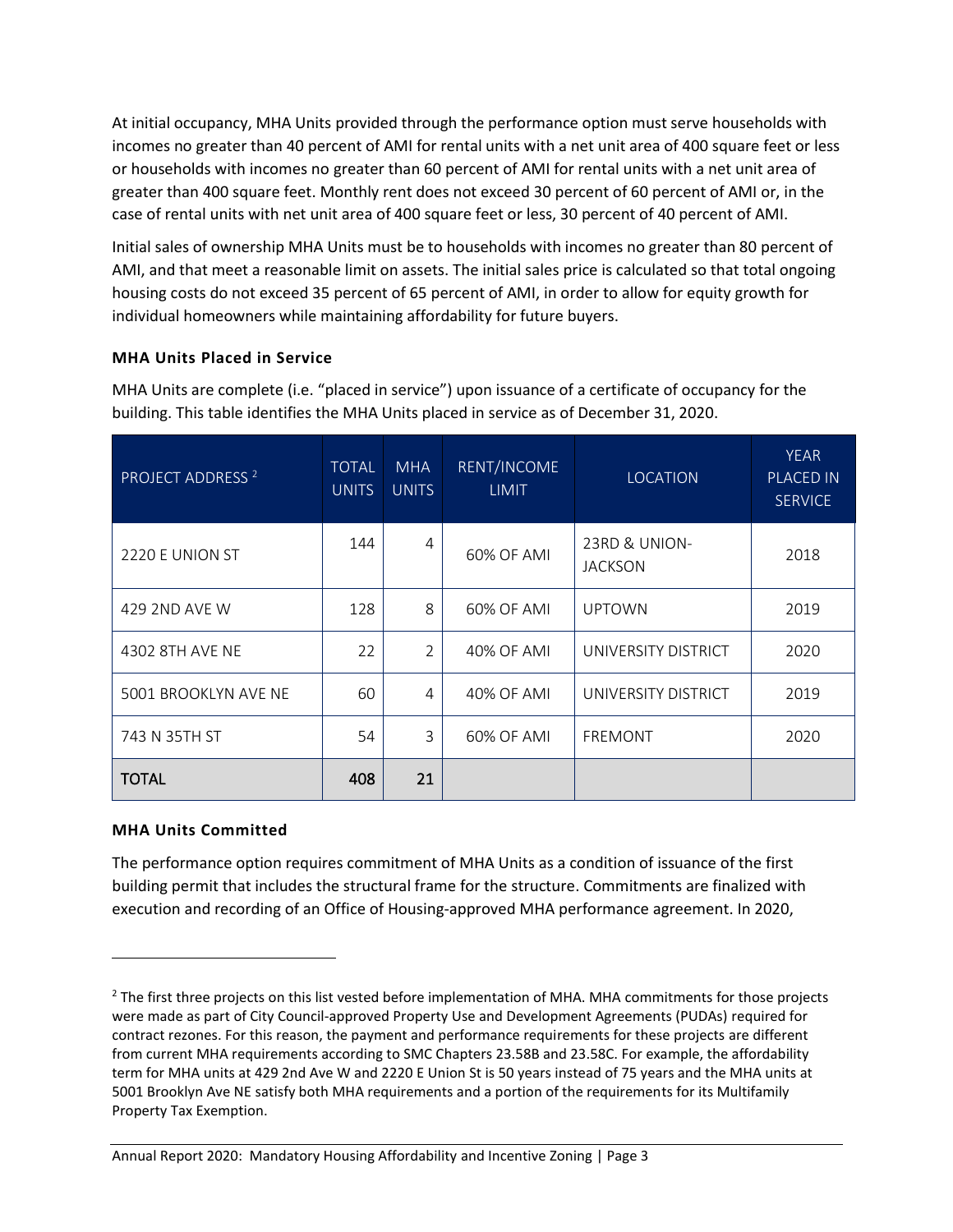property owners committed to include 21 MHA Units in five projects totaling 193 units. This table shows the nine projects with committed MHA Units as of December 31, 2020 that have not yet placed in service.

| PROJECT ADDRESS               | <b>TOTAL</b><br><b>UNITS</b> | <b>MHA</b><br><b>UNITS</b> | RENT/INCOME<br><b>LIMIT</b> | <b>LOCATION</b>                          | <b>YEAR</b><br>AGREEMENT<br><b>EXECUTED</b> |
|-------------------------------|------------------------------|----------------------------|-----------------------------|------------------------------------------|---------------------------------------------|
| 1261 S KING ST                | 24                           | $\mathbf{1}$               | 60% OF AMI                  | <b>CHINATOWN-INTL</b><br><b>DISTRICT</b> | 2019                                        |
| 1771 17TH AVE S               | 8                            | $\overline{2}$             | 60% OF AMI                  | MT. BAKER                                | 2020                                        |
| 1817 S CHARLES ST             | $\overline{4}$               | 1                          | 60% OF AMI                  | 23RD & UNION-JACKSON                     | 2020                                        |
| 2301 E UNION ST               | 432                          | 44                         | 60% OF AMI                  | 23RD & UNION-JACKSON                     | 2019                                        |
| 4048 7TH AVE NE               | 79                           | $\overline{7}$             | 40% OF AMI                  | UNIVERSITY DISTRICT                      | 2020                                        |
| 417 2ND AVE W                 | 95                           | $\overline{7}$             | 40% OF AMI<br>60% OF AMI    | <b>UPTOWN</b>                            | 2019                                        |
| 5201 RAINIER AVE S*           | 108                          | 10                         | 60% OF AMI                  | <b>COLUMBIA CITY</b>                     | 2019                                        |
| 6860 EAST GREEN LAKE<br>WAY N | 97                           | $\mathsf{q}$               | 40% OF AMI                  | <b>GREEN LAKE</b>                        | 2020                                        |
| 9224 20TH AVE SW*             | 5                            | $\mathcal{P}$              | 60% OF AMI                  | WESTWOOD-HIGHLAND<br><b>PARK</b>         | 2020                                        |
| <b>TOTAL</b>                  | 852                          | 83                         |                             |                                          |                                             |

\* MHA performance agreements have been executed and recorded for 5201 Rainier Ave. S and 9224 20th Ave. SW, however building permits have not yet been issued. The MHA commitments for these two projects are subject to change.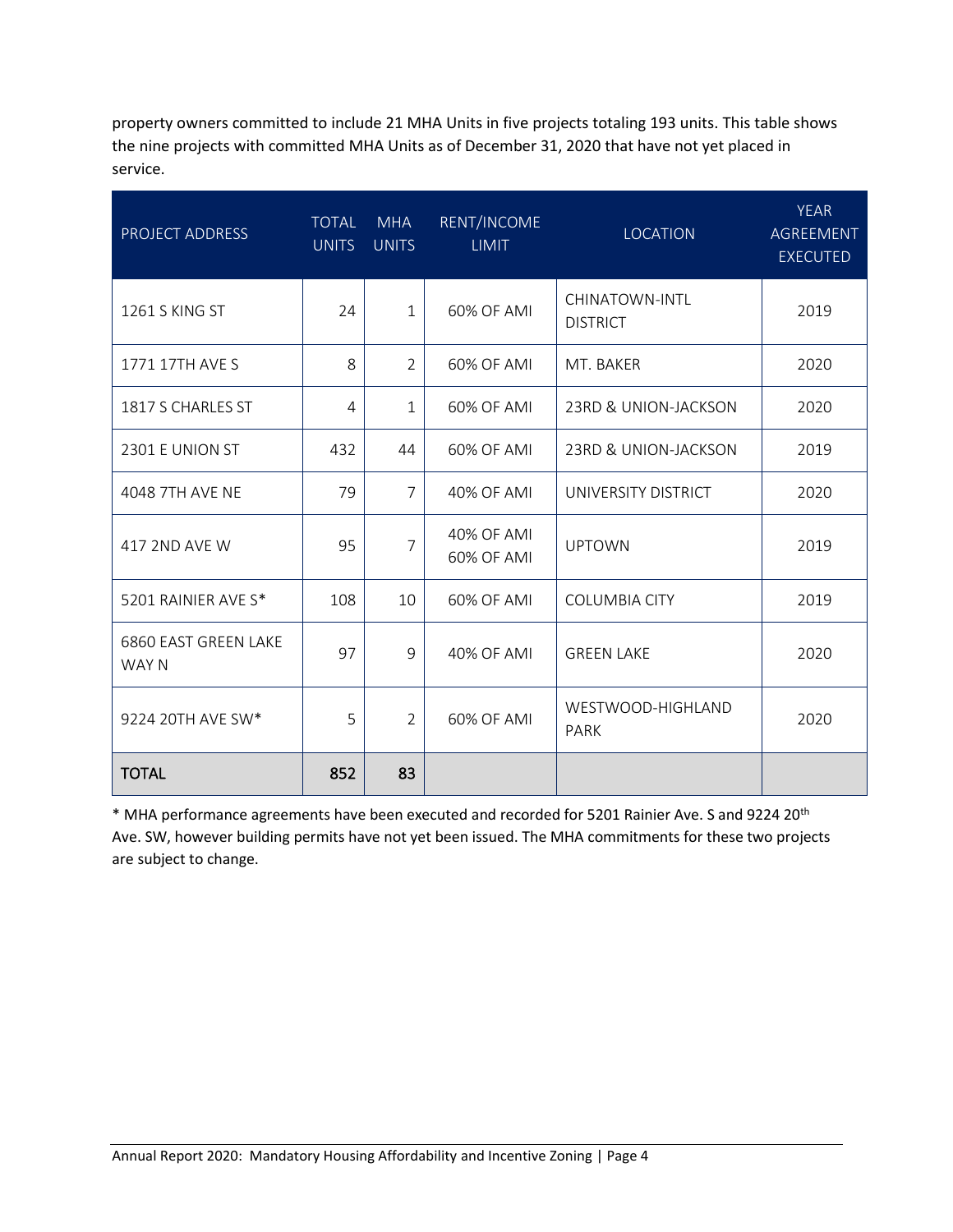### <span id="page-6-0"></span>**Location of MHA Performance Option Projects**

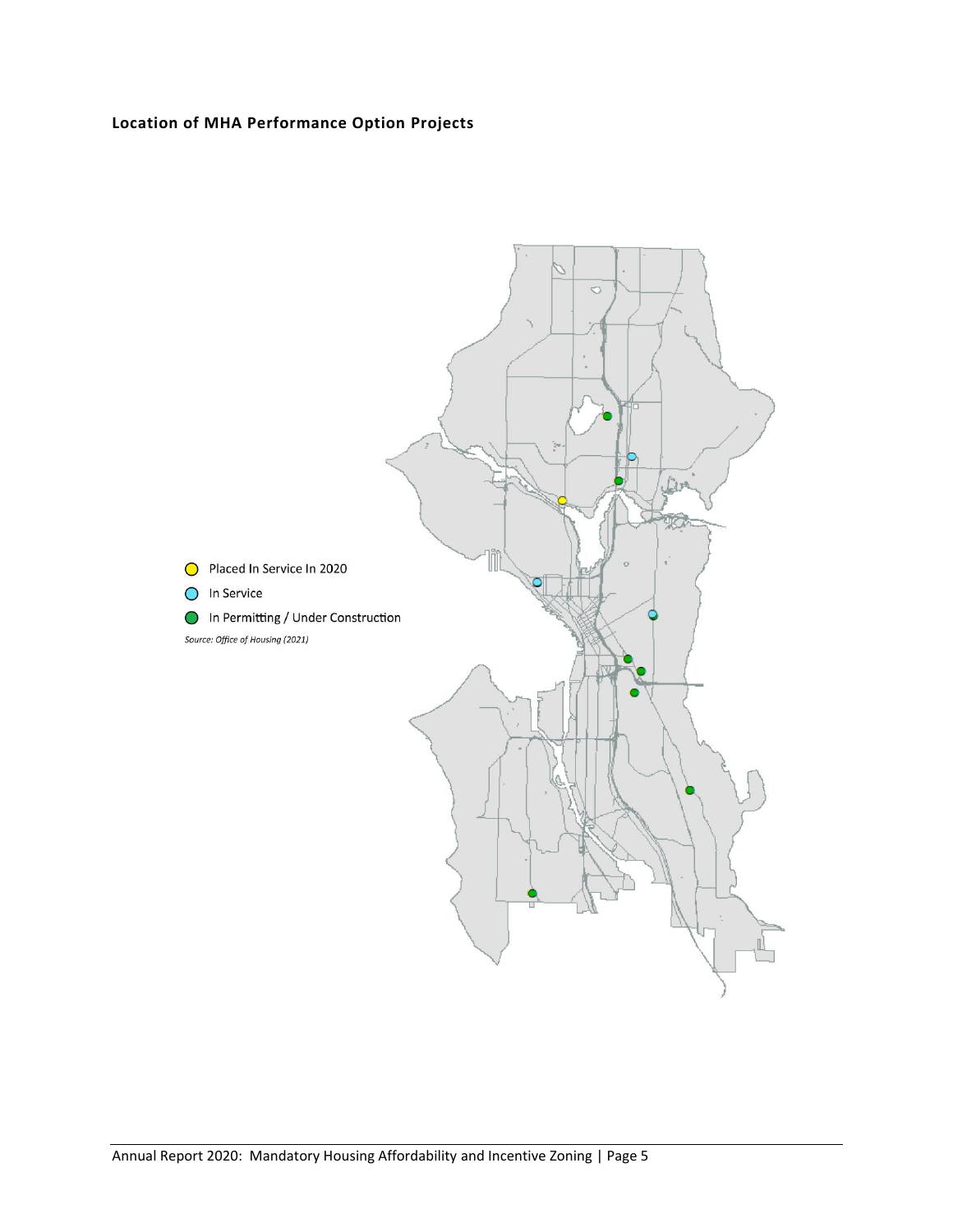## <span id="page-7-0"></span>**Payment Option: MHA Payments as of December 31, 2020**

#### <span id="page-7-1"></span>**MHA Payments Received**

As of 12/31/2020, total MHA payments received by the City sum to \$96.1 million.<sup>3</sup> The subtotal of MHA payments received in 2020 is \$68.3 million, of which \$15.5 million was received in the final quarter of the year.

#### <span id="page-7-2"></span>**MHA Payments Projected**

As of 12/31/2020, estimated future MHA payments total approximately \$50.7 million. Estimates are based on preliminary payment calculations for projects with an issued Master Use Permit (MUP). The amount of estimated future MHA payments does not reflect potential cash contributions from development projects for which a MUP is not required.

#### <span id="page-7-3"></span>**MHA Funds Awarded for Low-Income Housing**

To date, the Office of Housing has committed \$84.7 million of MHA funds to low-income housing. The Office of Housing typically commits MHA funds for low-income housing (i.e. reserves for or invests in) the same calendar year as when payments are received. The exception may be when the Office of Housing receives MHA payments late in the year.

Per the City Council-adopted *Housing Funding Policies*, a geographic area may be identified as a priority in an Office of Housing Notice of Funds Availability (NOFA) if in that area:

- MHA payments received total at least \$4 million and low-income housing investments by the Office of Housing have yet to be made; or
- There is a significant imbalance between the amount of MHA payments received and the total amount low-income housing investments.

The following table shows, for each geographic area, total MHA payments received from property owners and total MHA funds committed to low-income housing. Payments and commitments are grouped by urban center and urban village, or nearest urban center or village.

 $3$  Of this amount, approximately \$0.08M is from the owner of one project for which the building permits have not yet been issued. The MHA commitment for that project is subject to change.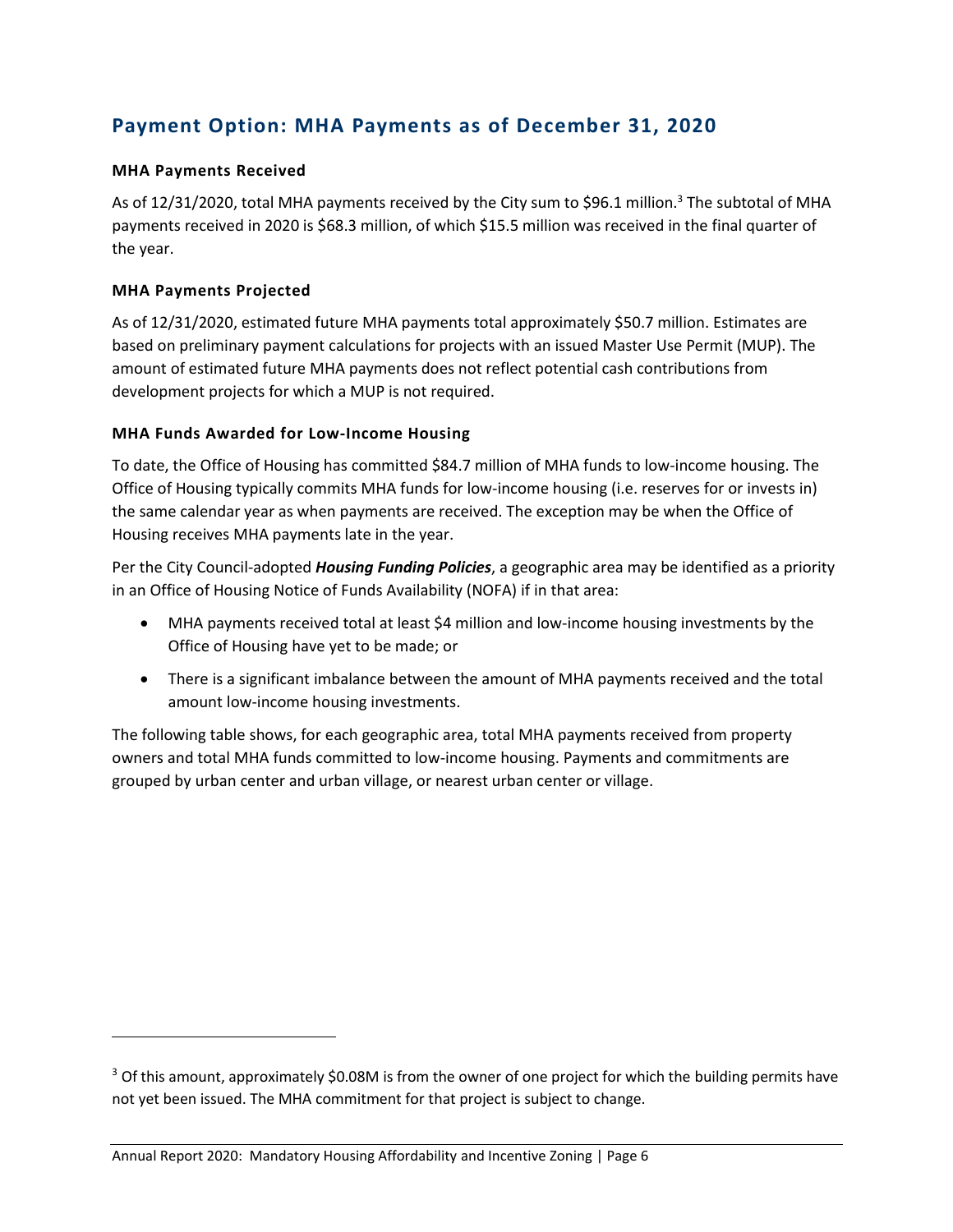| <b>LOCATION</b>                                                                                   | MHA PAYMENTS<br>THROUGH 12/31/2020 | MHA INVESTMENTS<br>THROUGH 12/31/2020 |
|---------------------------------------------------------------------------------------------------|------------------------------------|---------------------------------------|
| 12TH AVENUE, CAPITOL HILL, EASTLAKE, FIRST<br><b>HILL</b>                                         | \$0.89 M                           | \$6.69 M                              |
| 23RD & UNION-JACKSON, MADISON-MILLER                                                              | \$3.22 M                           | \$9.49 M                              |
| ADMIRAL, MORGAN JUNCTION, SOUTH PARK,<br>WEST SEATTLE JUNCTION, WESTWOOD-<br><b>HIGHLAND PARK</b> | \$2.30 M                           | \$1.00 M                              |
| AURORA-LICTON SPRINGS, BITTER LAKE<br><b>VILLAGE</b>                                              | \$0.29 M                           | \$0                                   |
| BALLARD, CROWN HILL, GREENWOOD-<br>PHINNEY RIDGE                                                  | \$9.62 M                           | \$0                                   |
| BELLTOWN, CHINATOWN-ID, COMMERCIAL<br>CORE, DENNY TRIANGLE, PIONEER SQUARE                        | \$24.86 M                          | \$11.10 M                             |
| COLUMBIA CITY, MT. BAKER, NORTH BEACON<br>HILL, OTHELLO, RAINIER BEACH                            | \$1.93 M                           | \$28.11 M                             |
| FREMONT, GREEN LAKE, ROOSEVELT,<br>WALLINGFORD                                                    | \$2.54 M                           | \$15.52 M                             |
| LAKE CITY, NORTHGATE                                                                              | \$0.57 M                           | \$12.80 M                             |
| QUEEN ANNE, UPTOWN                                                                                | \$11.94 M                          | \$0                                   |
| RAVENNA, UNIVERSITY DISTRICT                                                                      | \$26.96 M                          | \$0                                   |
| SOUTH LAKE UNION                                                                                  | \$10.95 M                          | \$0                                   |
| <b>TOTAL</b>                                                                                      | \$96.07 M                          | \$84.71 M                             |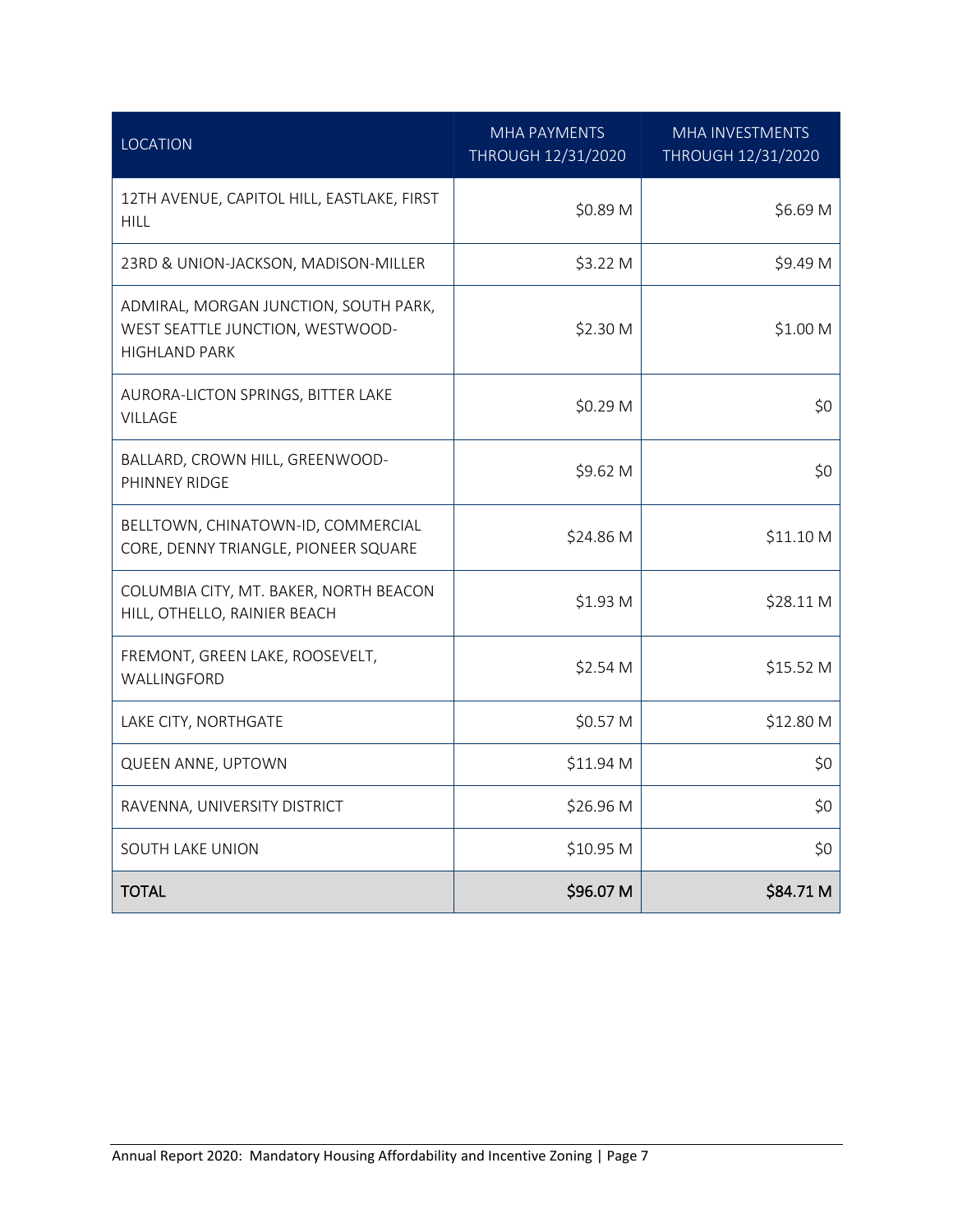The Office of Housing's 2020 funding awards for low-income housing included approximately \$53.2 million in MHA payment proceeds. These investments will support 698 affordable rental apartments and 14 for-sale condominiums, all of which will be reserved for low-income first-time homebuyers and resale-restricted to ensure permanent affordability. A full summary of City-restricted low-income housing is available in the Office of Housing's *2020 Annual Investments Report***.**

| LOW-INCOME HOUSING NAME, SPONSOR,<br><b>NEIGHBORHOOD</b>                                                      | MHA-<br><b>FUNDED</b><br><b>UNITS</b> | <b>TOTAL CITY</b><br><b>FUNDING</b> | <b>MHA</b><br><b>FUNDING</b><br>IN 2020 |
|---------------------------------------------------------------------------------------------------------------|---------------------------------------|-------------------------------------|-----------------------------------------|
| 5TH AND SENECA, YWCA, DOWNTOWN                                                                                | 114                                   | \$4.5 M                             | \$4.5 M                                 |
| ECLIPSE FREMONT APTS, GMD DEVELOPMENT, FREMONT                                                                | 87                                    | \$15.5 M                            | \$15.5 M                                |
| ELIZABETH THOMAS HOMES, FAME/EQUITY ALLIANCE OF<br>WASHINGTON AND CATHOLIC HOUSING SERVICES,<br>RAINIER BEACH | 119                                   | \$7.0 M                             | \$7.0 M                                 |
| POLARIS AT LAKE CITY, INLAND GROUP, LAKE CITY                                                                 | 257                                   | \$12.8 M                            | \$12.8 M                                |
| LINK STUDIOS, MT. BAKER HOUSING ASSOCIATION, MT.<br><b>BAKER</b>                                              | 60                                    | \$3.0 M                             | \$3.0 M                                 |
| MT. ZION SENIOR HOUSING AT 19TH, MT. ZION HOUSING<br>DEVELOPMENT, MADISON-MILLER                              | 61                                    | \$8.4 M                             | \$6.4 M                                 |
| GOOD SHEPHERD HOUSING, LOW INCOME HOUSING<br>INSTITUTE, 23RD AND UNION-JACKSON                                | $-4$                                  | \$6.5 M                             | \$3.0 M                                 |
| THE 410 CONDOMINIUMS, HABITAT FOR HUMANITY,<br>CAPITOL HILL (FOR SALE HOMES)                                  | 14                                    | \$0.97 M                            | \$1.0 M                                 |
| <b>TOTAL</b>                                                                                                  | 712                                   | \$58.7 M                            | \$53.2 M                                |

<sup>4</sup> Good Shepherd Housing, which is both Levy and MHA-funded, will provide 102 new lowincome housing units. All of those units count toward Seattle Housing Levy goals.

Annual Report 2020: Mandatory Housing Affordability and Incentive Zoning | Page 8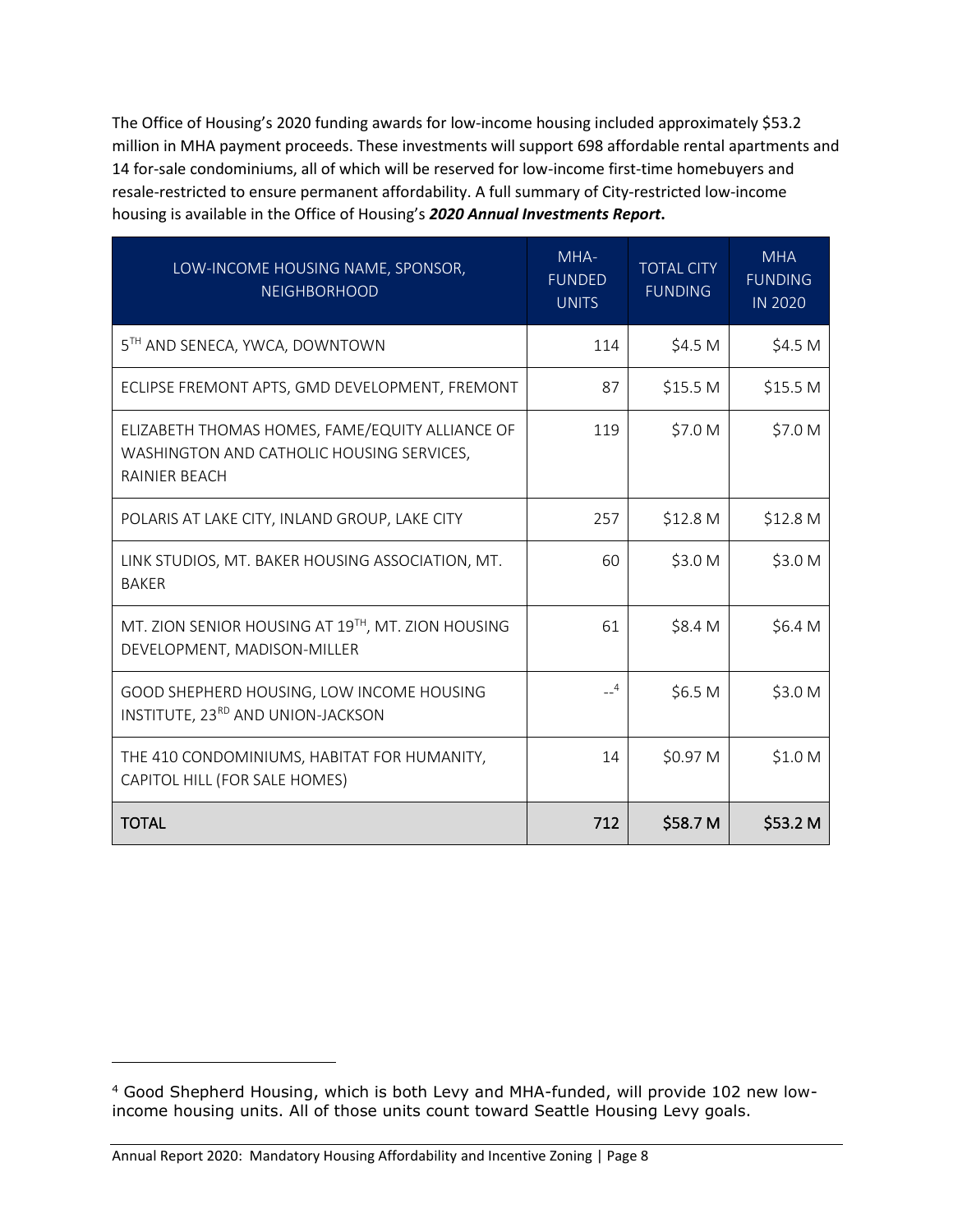

# <span id="page-10-0"></span>INCENTIVE ZONING (IZ)

Incentive Zoning allows commercial and residential developers to achieve additional development capacity by providing affordable housing units (IZ Units) or making a payment to fund low-income housing in Seattle. IZ payment dollars are used with other City housing funds, such as Housing Levy funds, to produce and preserve low-income housing across Seattle. This report section identifies the number of IZ Units provided and the amount of funding contributed through IZ. A full summary of City-restricted low-income housing is available in the Office of Housing's *2020 Annual Investments Report***.** 

For purposes of affordable housing, IZ is distinguished from its successor, Mandatory Housing Affordability (MHA), discussed in the first half of this report, by its voluntary nature. In zones where additional development capacity is conditioned on affordable housing, property owners choose either the payment option (i.e. a cash contribution for production or preservation of low-income housing) or performance option (i.e. inclusion of affordable units in their project or, in limited circumstances, at an alternative site). Unlike MHA, IZ affordable housing requirements only apply if a property owner chooses to achieve extra floor area allowed by the Land Use Code.

Until recently, most zones in Downtown and South Lake Union as well as zones in parts of other Seattle neighborhoods featured IZ-related affordable housing requirements. As of mid-2019, those requirements were phased out of all but a few Downtown and South Lake Union zones. The City gradually implemented MHA through a series of rezones that increased development capacity. 5

<sup>5</sup> See the "MHA Land Use Code References" section of this report for the list of rezone ordinances adopted to implement MHA. The framework for MHA was approved with adoption of Ordinance 124895, Ordinance 125108, and Ordinance 125233 in 2015 and 2016.

Annual Report 2020: Mandatory Housing Affordability and Incentive Zoning | Page 9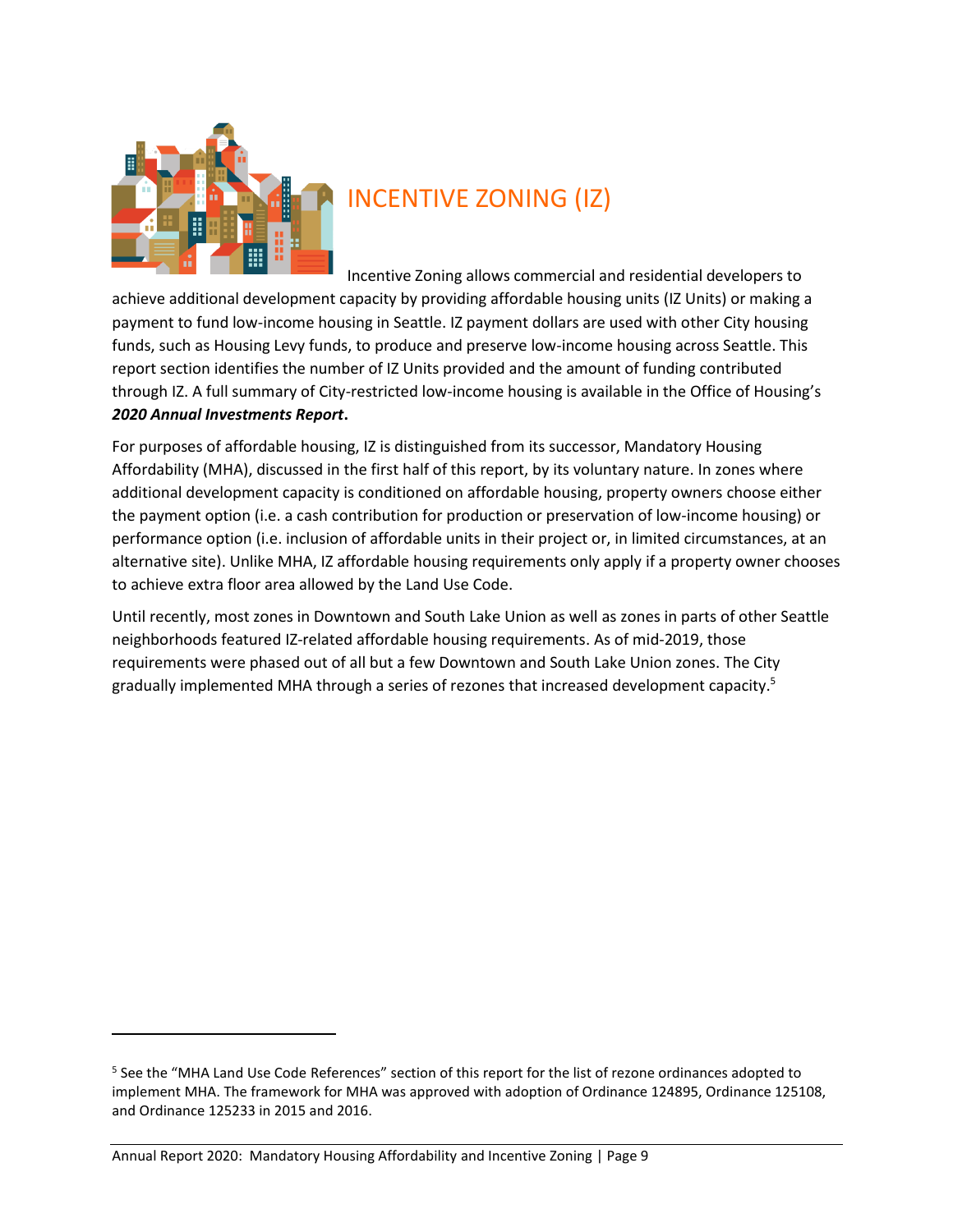## <span id="page-11-0"></span>**IZ Land Use Code References**

| <b>LOCATION OF IZ ELIGIBLE ZONES</b>       | EXTRA RESIDENTIAL FLOOR AREA<br>FOR AFFORDABLE HOUSING | EXTRA NONRESIDENTIAL FLOOR<br>AREA FOR AFFORDABLE HOUSING |
|--------------------------------------------|--------------------------------------------------------|-----------------------------------------------------------|
| DOWNTOWN <sup>6</sup>                      | SMC 23.49.015                                          | SMC 23.49.012                                             |
| OTHER AREAS, INCLUDING<br>SOUTH LAKE UNION | SMC 23,58A,014                                         | SMC 23,58A,024                                            |

IZ requirements vary depending on the zone in which the development is located and the type of uses proposed.

## <span id="page-11-1"></span>**Development with IZ Housing Contributions in 2020**

The Seattle Office of Housing and Department of Construction and Inspections approve affordable housing commitments for projects achieving additional development capacity through IZ. The City approves IZ commitments prior to issuance of each project's first building permit that includes the structural frame. In 2020, applicants for eight projects achieved extra floor area through either the payment or performance option. The sections below detail these IZ affordable housing contributions.

## <span id="page-11-2"></span>**Performance Option: IZ Units as of December 31, 2020**

Projects for which the owner choses to comply with IZ affordable housing requirements through the performance option must have an agreement recorded against the property title as a condition of issuance of the first construction permit that includes the structural frame of the building. The IZ Units, meaning those units designated as affordable under the performance option, must be comparable to the project's non-restricted units in terms of unit size, number of bedrooms, access to amenities, and distribution within the development. IZ Units have maximum rents or sale prices and serve incomeeligible renters or homebuyers for a minimum of 50 years.<sup>7</sup>

The affordability/income limit for IZ Units with net floor area greater than 400 square feet is 80 percent of area median income (AMI) for rental and 100 percent of AMI for ownership. For IZ Units 400 square feet or smaller, the affordability/income limit is 40 percent of AMI. Owners of rental apartment developments have the option of providing a reduced share of IZ Units if the affordability/income limit is reduced from 80 percent of AMI to 50 percent of AMI.

<sup>6</sup> In South Downtown zones, extra floor area for hotel uses is achieved according to the bonus residential floor area for affordable housing provisions of SMC 23.58A.014.

<sup>&</sup>lt;sup>7</sup> IZ Units satisfy affordable housing requirements for both IZ and the Multifamily Tax Exemption (MFTE) program.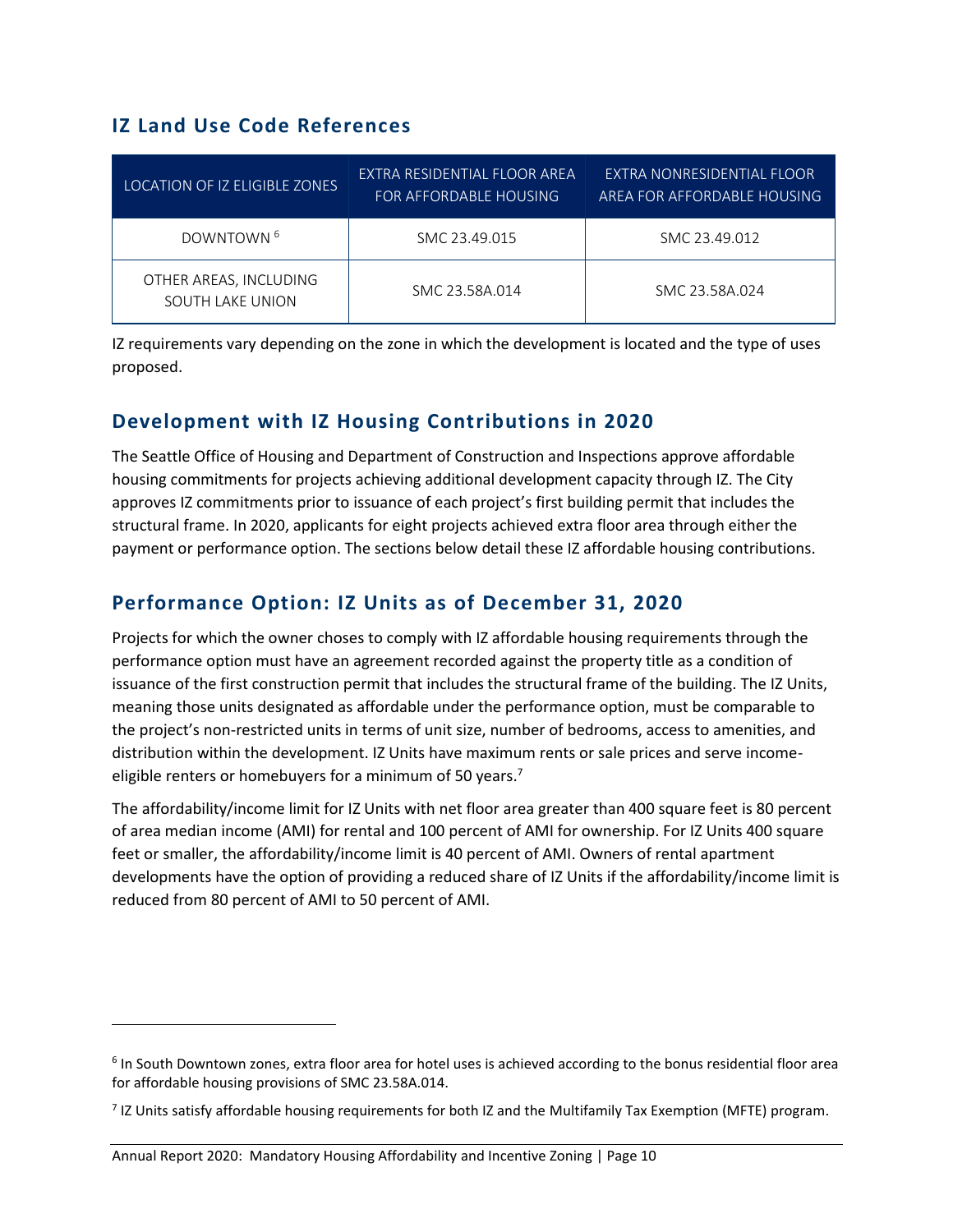#### <span id="page-12-0"></span>**IZ Units Placed in Service**

IZ Units are complete (i.e. placed in service) upon issuance of a certificate of occupancy for the building. The following table lists the two projects with IZ Units completed in 2020.

| <b>PROJECT ADDRESS</b> | <b>TOTAL</b><br><b>UNITS</b> | <b>IZ UNITS</b> | RENT/INCOME<br><b>LIMIT</b> | <b>LOCATION</b>     | <b>YEAR PLACED</b><br>IN SERVICE |
|------------------------|------------------------------|-----------------|-----------------------------|---------------------|----------------------------------|
| 600 E HOWELL ST        | 76                           | 4               | 40% OF AMI<br>80% OF AMI    | <b>CAPITOL HILL</b> | 2020                             |
| 3008 16TH AVE W        | 93                           | 11              | 40% OF AMI                  | <b>INTERBAY</b>     | 2020                             |
| <b>TOTAL</b>           | 169                          | 15              |                             |                     |                                  |

#### <span id="page-12-1"></span>**IZ Units Committed**

IZ Units are committed upon execution and recording of an Office of Housing-approved IZ performance agreement with the King County Recorder's Office. This table lists the nine IZ performance projects that, as of December 31, 2020, have a recorded housing covenant but have not yet placed in service.

| PROJECT ADDRESS    | <b>TOTAL</b><br><b>UNITS</b> | <b>IZ UNITS</b> | RENT/INCOME LIMIT        | <b>LOCATION</b>                    | <b>YEAR</b><br>AGREEMENT<br><b>EXECUTED</b> |
|--------------------|------------------------------|-----------------|--------------------------|------------------------------------|---------------------------------------------|
| 1029 S JACKSON ST  | 321                          | 4               | 80% OF AMI               | CHINATOWN-<br>ID                   | 2019                                        |
| 209 N 87TH ST      | 49                           | $\mathcal{R}$   | 40% OF AMI<br>80% OF AMI | <b>GREENWOOD-</b><br>PHINNEY RIDGE | 2020                                        |
| 2709 17TH AVE S    | 99                           | 3               | 80% OF AMI               | <b>NORTH</b><br><b>BEACON HILL</b> | 2020                                        |
| 420 BOYLSTON AVE E | 60                           | $\mathcal{P}$   | 40% OF AMI               | <b>CAPITOL HILL</b>                | 2019                                        |
| 7339 43RD AVE S    | 85                           | $\sqrt{2}$      | 40% OF AMI<br>50% OF AMI | <b>OTHELLO</b>                     | 2019                                        |
| 800 E DENNY WAY    | 93                           | 4               | 40% OF AMI               | <b>CAPITOL HILL</b>                | 2020                                        |
| 800 NE 64TH ST     | 26                           | 3               | 80% OF AMI               | <b>ROOSEVELT</b>                   | 2019                                        |
| 815 NE 66TH ST     | 79                           | 12              | 80% OF AMI               | <b>ROOSEVELT</b>                   | 2020                                        |
| 841 NE 68TH ST     | 102                          | 13              | 80% OF AMI               | <b>ROOSEVELT</b>                   | 2020                                        |
| <b>TOTAL</b>       | 914                          | 55              |                          |                                    |                                             |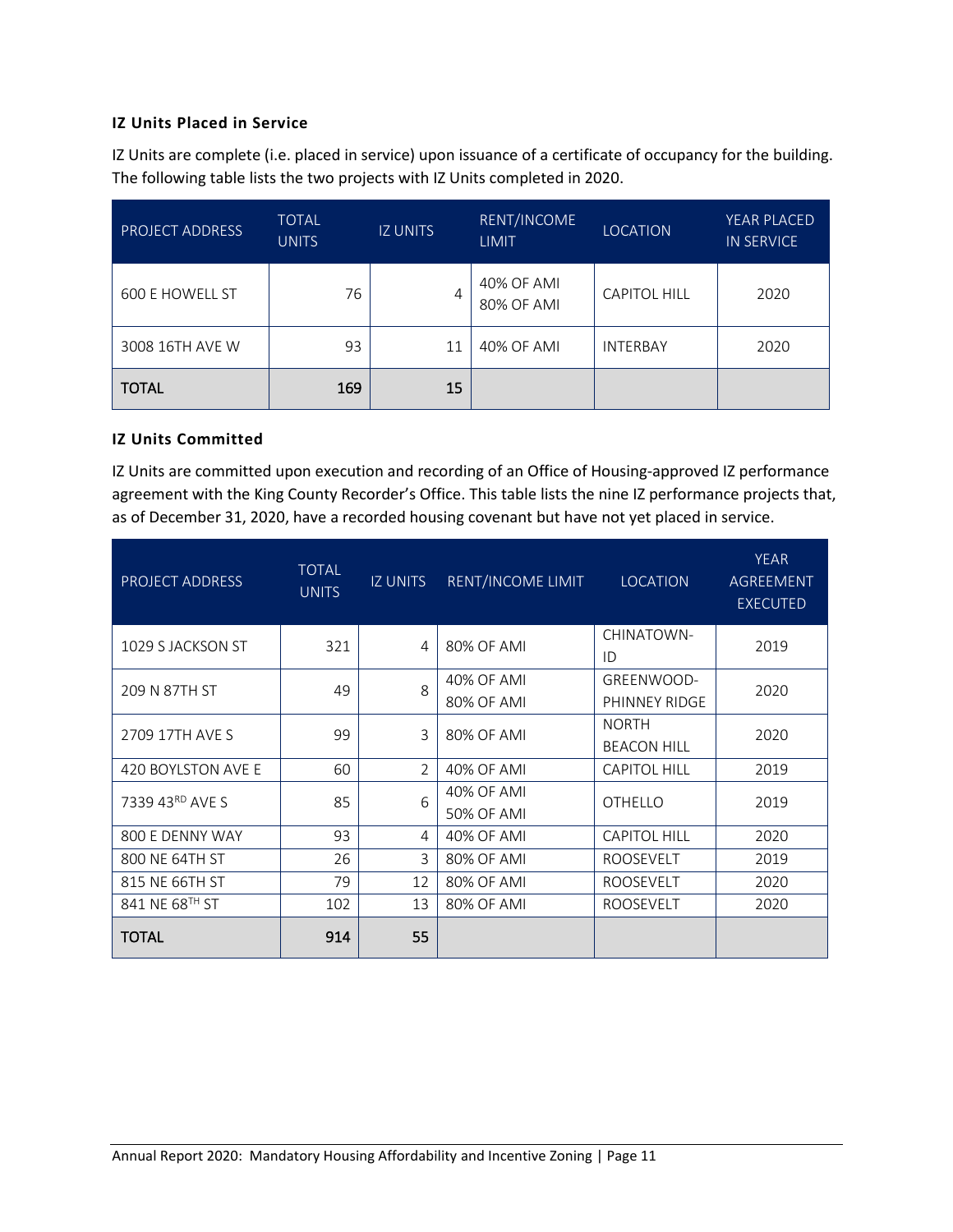### <span id="page-13-0"></span>**Location of IZ Performance Option Projects**

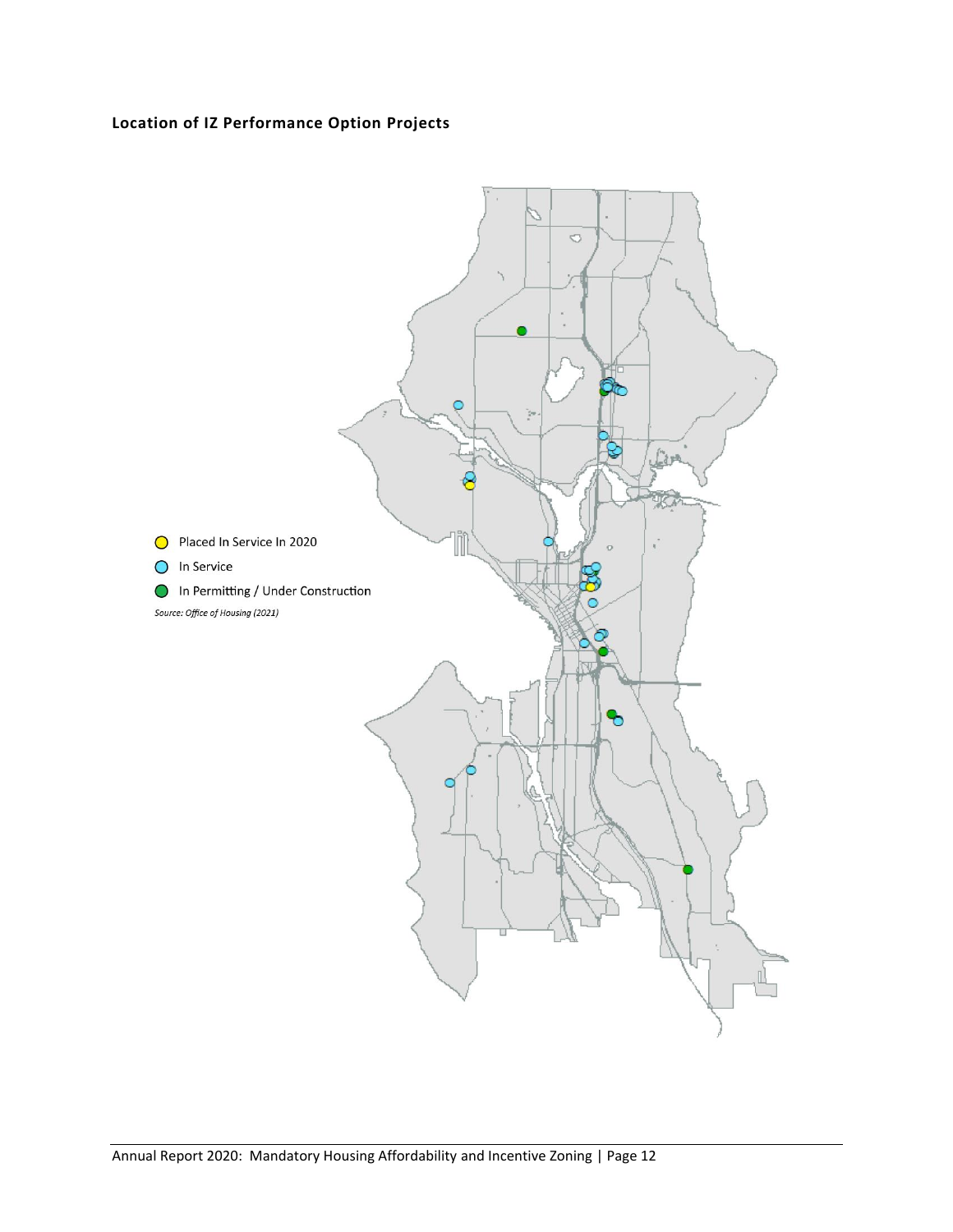## <span id="page-14-0"></span>**Payment Option: IZ Payments as of December 31, 2020**

#### <span id="page-14-1"></span>**IZ Payments Received**

In 2020, the Office of Housing received a total of \$4.7 million of IZ payments for production and preservation of low-income housing in Seattle.

| <b>PROJECT ADDRESS</b> | IZ PAYMENTS RECEIVED IN 2020 | <b>LOCATION</b>         |
|------------------------|------------------------------|-------------------------|
| $16132^{ND}$ AVE       | \$2.62 <sub>M</sub>          | <b>DOWNTOWN</b>         |
| 1700 BOREN AVE         | \$0.27 <sub>M</sub>          | <b>DOWNTOWN</b>         |
| 2014 FAIRVIEW AVE      | (\$0.08 M) <sup>8</sup>      | <b>SOUTH LAKE UNION</b> |
| 520 WESTLAKE AVE N     | \$1.89 M                     | <b>SOUTH LAKE UNION</b> |
| <b>TOTAL</b>           | \$4.70 M                     |                         |

#### <span id="page-14-2"></span>**IZ Payments Projected**

In certain geographic areas, the Land Use Code allows property owners to defer IZ payments for extra residential floor area until just prior to issuance of a certificate of occupancy. The following table identifies the five residential projects with issued building permits as of December 31, 2020 for which the owners deferred payments totaling \$18.3 million until construction completion. Deferred IZ payments for extra residential floor area are adjusted for inflation at the time of payment.

| <b>PROJECT ADDRESS</b> | IZ PAYMENTS PROJECTED<br>(AMOUNTS DEFERRED UNTIL<br>CERTIFICATE OF OCCUPANCY) | <b>LOCATION</b>         |
|------------------------|-------------------------------------------------------------------------------|-------------------------|
| 1101 8TH AVE           | \$3.14 M                                                                      | <b>FIRST HILL</b>       |
| 1120 DENNY WAY         | \$8.22 M                                                                      | <b>SOUTH LAKE UNION</b> |
| 2031 3RD AVE           | \$3.04 M                                                                      | <b>BELLTOWN</b>         |
| 600 WALL STREET        | \$1.62 <sub>M</sub>                                                           | <b>DENNY TRIANGLE</b>   |
| 707 TERRY AVE          | \$2.28 M                                                                      | <b>FIRST HILL</b>       |
| <b>TOTAL</b>           | \$18.30 M                                                                     |                         |

#### <span id="page-14-3"></span>**IZ Funds Awarded for Low-Income Housing**

The Office of Housing commits IZ payments to low-income housing through Notices of Funding Availability each year. The Office of Housing typically commits (i.e. awards) IZ funds to low-income housing in the same calendar year as when payments are received. The exception may be when the City receives IZ payments late in the year.

<sup>&</sup>lt;sup>8</sup> The City refunded \$81K for a project in South Lake Union that subsequently reduced its extra residential floor area.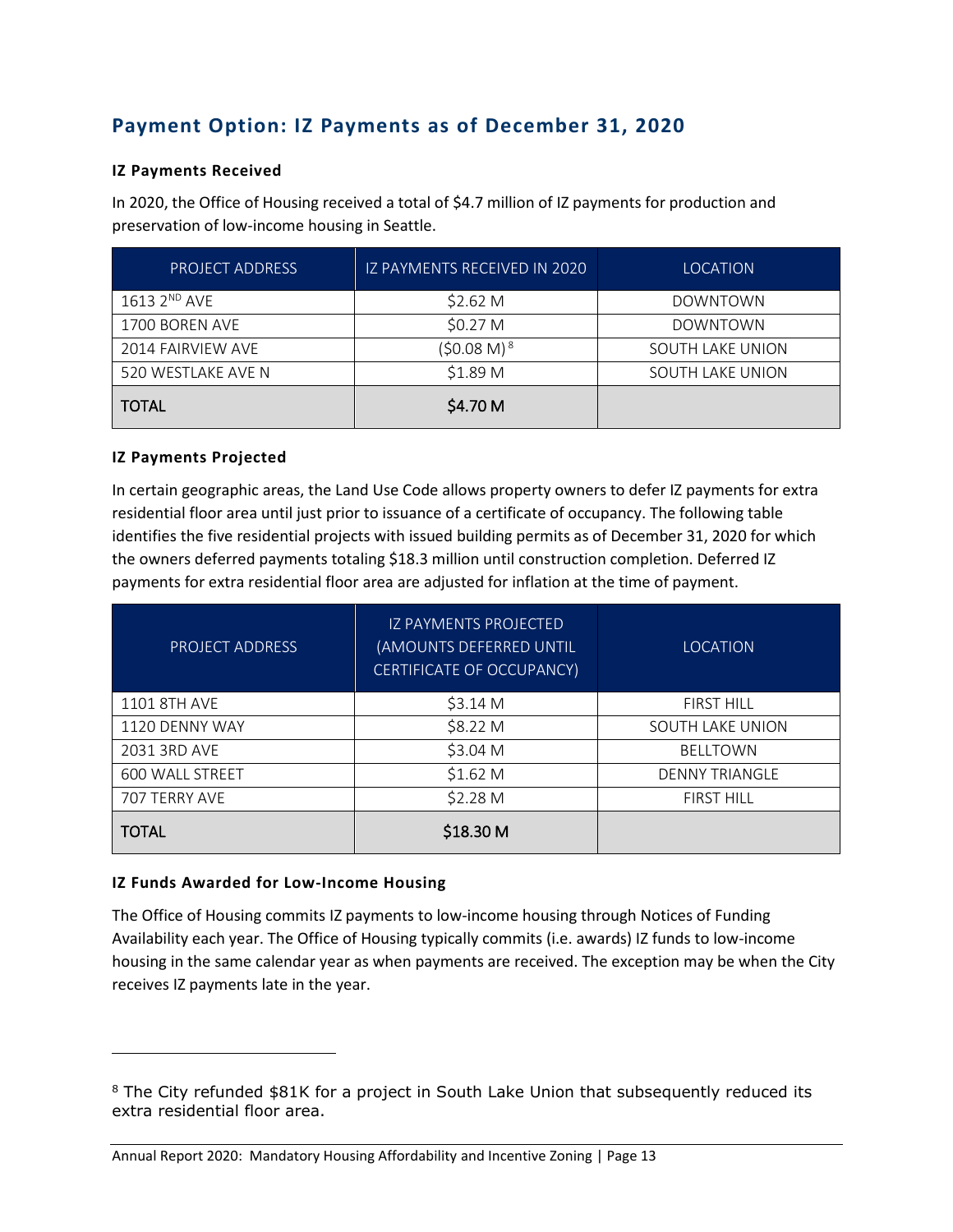For 2020, the Office of Housing's funding awards for low-income housing includes IZ funds totaling \$2.5 million, with the remainder of available IZ payments used to adjust or rebalance several prior-year awards. The \$2.5 million augments Seattle Housing Levy funds for 2020 awards at two sites – Chief Seattle Club's Sacred Medicine House and Low Income Housing Institute's Good Shepherd Housing. In addition, \$0.21 million of IZ funds was budgeted for program administrative costs in accordance with SMC Chapters 23.49 and SMC 23.58A. A full summary of the City's 2020 investments in low-income housing is available in the Office of Housing's *2020 Annual Investments Report*.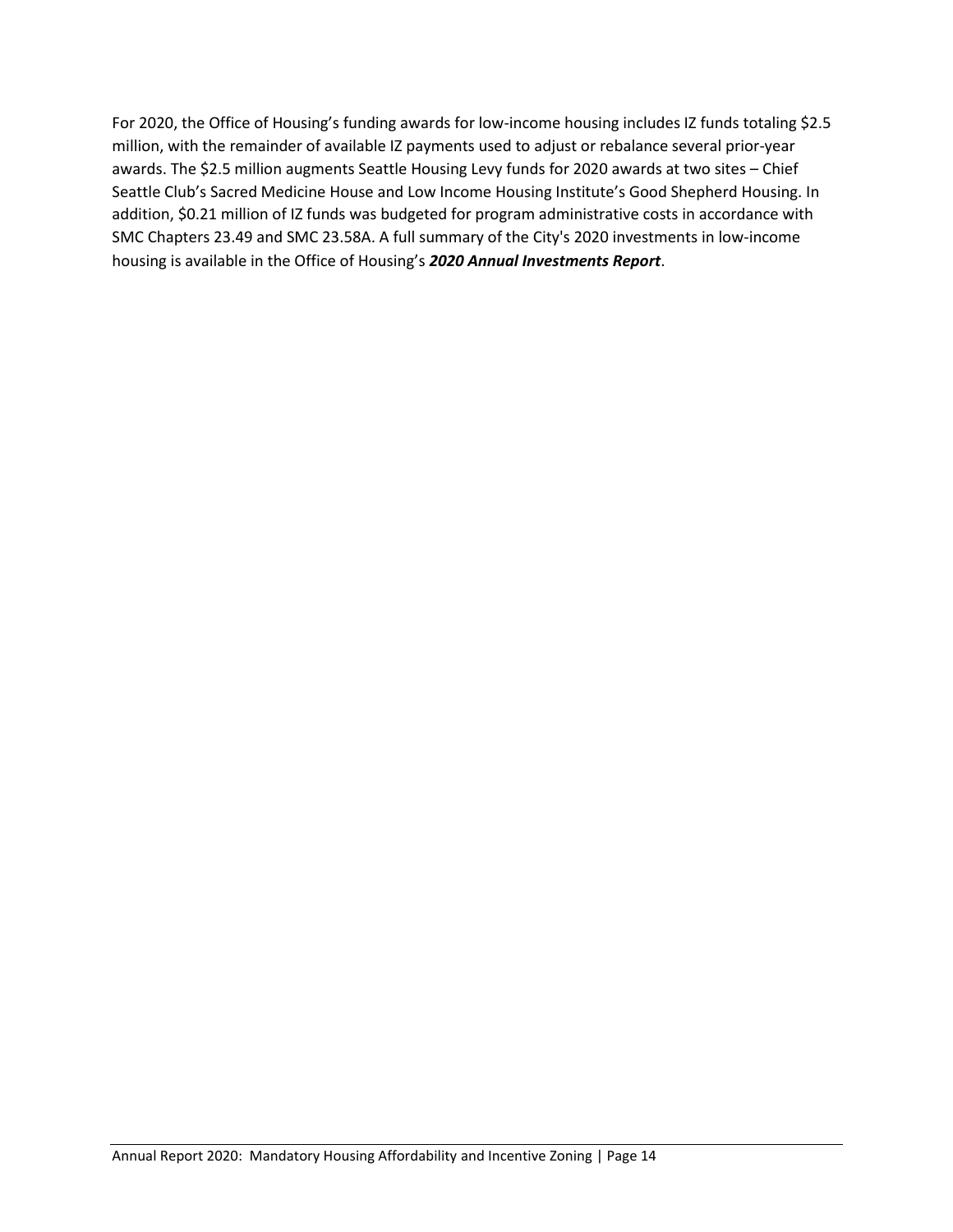# <span id="page-16-0"></span>**ATTACHMENTS**

## <span id="page-16-1"></span>**Attachment A – MHA Contributions through 12/31/2020<sup>9</sup>**

| <b>LOCATION</b>                                | <b>TOTAL</b><br><b>UNITS</b> | <b>MHA PAYMENT</b><br>(5) | <b>MHA</b><br><b>PERFORMANCE</b><br>(UNITS) | <b>MHA</b><br><b>PERFORMANCE</b><br>$(5 FOR)$<br><b>FRACTION OF</b><br><b>UNIT NOT</b><br>PROVIDED) |
|------------------------------------------------|------------------------------|---------------------------|---------------------------------------------|-----------------------------------------------------------------------------------------------------|
| 2016                                           | 60                           | \$-                       | 4                                           | $\zeta$ -                                                                                           |
| RAVENNA, UNIVERSITY DISTRICT                   | 60                           | \$-                       | 4                                           | $\mathsf{S}\text{-}$                                                                                |
| <b>MEDIUM AREAS</b>                            | 60                           | $\zeta$ -                 | 4                                           | $\zeta$ -                                                                                           |
| 2017                                           | 326                          | \$0.06 M                  | 15                                          | \$0.04 M                                                                                            |
| 23RD & UNION-JACKSON,<br><b>MADISON-MILLER</b> | 144                          | \$0.06 M                  | 4                                           | \$-                                                                                                 |
| <b>HIGH AREAS</b>                              | 144                          | \$0.06 M                  | $\overline{4}$                              | $\zeta$ -                                                                                           |
| FREMONT, GREEN LAKE,<br>ROOSEVELT, WALLINGFORD | 54                           | \$-                       | 3                                           | \$0.04 M                                                                                            |
| <b>MEDIUM AREAS</b>                            | 54                           | $\zeta$ -                 | 3                                           | \$0.04 M                                                                                            |
| <b>QUEEN ANNE, UPTOWN</b>                      | 128                          | \$-                       | 8                                           | \$-                                                                                                 |
| <b>HIGH AREAS</b>                              | 128                          | $\zeta$ -                 | 8                                           | $\zeta$ -                                                                                           |
| 2018                                           | 703                          | \$11.95 M                 | -                                           | $\zeta$ -                                                                                           |
| 23RD & UNION-JACKSON,<br><b>MADISON-MILLER</b> | 20                           | \$0.69 M                  | $\overline{a}$                              | \$-                                                                                                 |
| <b>HIGH AREAS</b>                              | 20                           | \$0.69 M                  |                                             | \$-                                                                                                 |

<sup>9</sup> Payment and performance MHA activity by year of MHA payment receipt and/or execution of MHA performance housing agreement. In years prior to adoption of MHA-related rezone legislation for the area, MHA commitments were made as part of City Council-approved Property Use and Development Agreements (PUDAs) required for contract rezones.

Annual Report 2020: Mandatory Housing Affordability and Incentive Zoning | Page 15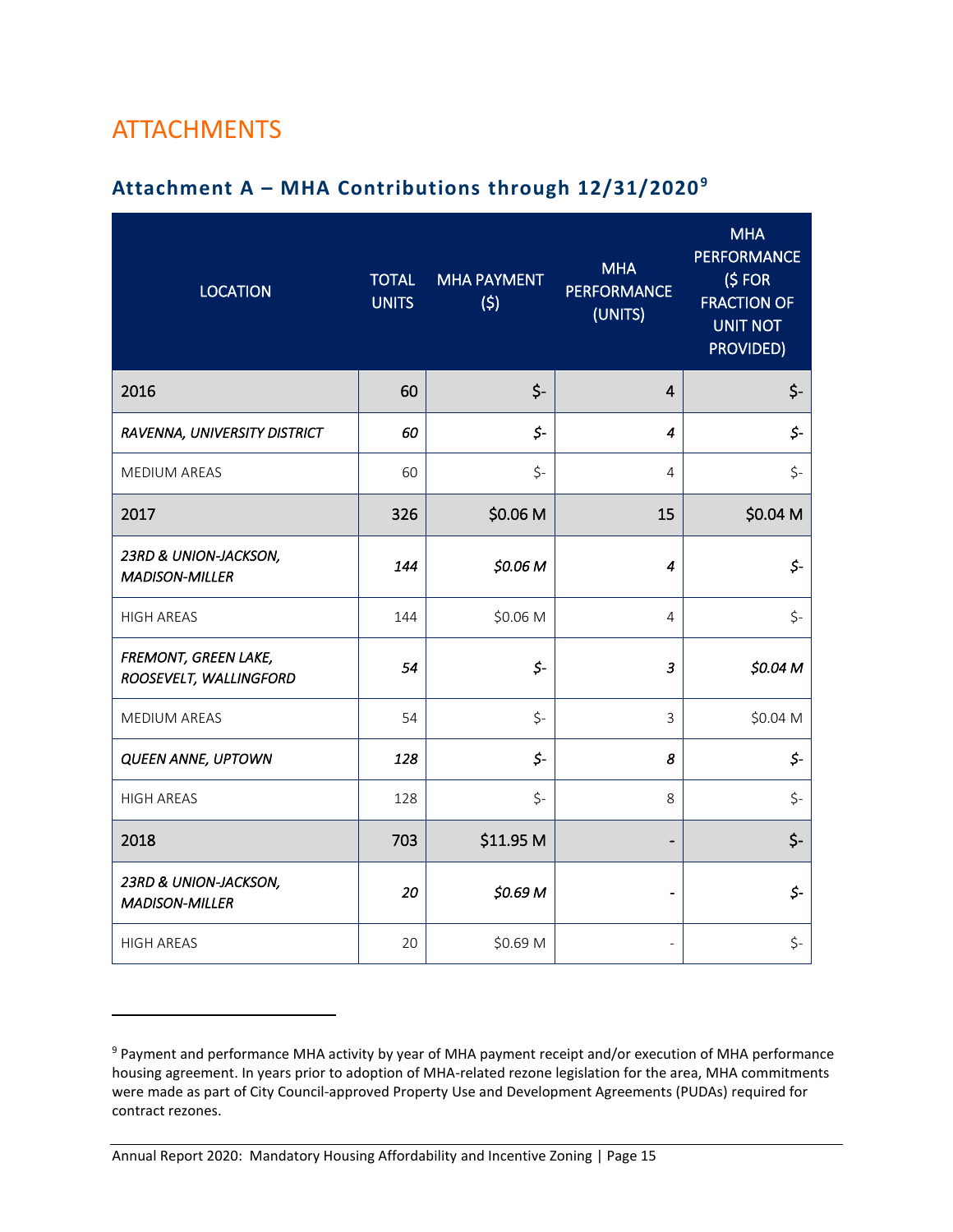| <b>LOCATION</b>                                                                                     | <b>TOTAL</b><br><b>UNITS</b> | <b>MHA PAYMENT</b><br>(5) | <b>MHA</b><br><b>PERFORMANCE</b><br>(UNITS) | <b>MHA</b><br><b>PERFORMANCE</b><br>(S FOR<br><b>FRACTION OF</b><br><b>UNIT NOT</b><br><b>PROVIDED)</b> |
|-----------------------------------------------------------------------------------------------------|------------------------------|---------------------------|---------------------------------------------|---------------------------------------------------------------------------------------------------------|
| ADMIRAL, MORGAN JUNCTION,<br>SOUTH PARK, WEST SEATTLE<br>JUNCTION, WESTWOOD-HIGHLAND<br><b>PARK</b> | 6                            | \$0.19 M                  |                                             | $\zeta$ -                                                                                               |
| <b>MEDIUM AREAS</b>                                                                                 | 6                            | \$0.19 M                  |                                             | $\zeta$ -                                                                                               |
| BELLTOWN, CHINATOWN-ID,<br>COMMERCIAL CORE, DENNY<br>TRIANGLE, PIONEER SQUARE                       | 171                          | \$0.02 M                  |                                             | \$-                                                                                                     |
| DOWNTOWN/SLU                                                                                        | 171                          | \$0.02 M                  |                                             | \$-                                                                                                     |
| <b>QUEEN ANNE, UPTOWN</b>                                                                           | 279                          | \$7.28 M                  |                                             | $\zeta$ -                                                                                               |
| <b>HIGH AREAS</b>                                                                                   | 279                          | \$7.28 M                  |                                             | $\zeta$ -                                                                                               |
| RAVENNA, UNIVERSITY DISTRICT                                                                        | 227                          | \$3.76 M                  |                                             | \$-                                                                                                     |
| <b>MEDIUM AREAS</b>                                                                                 | 227                          | \$3.76 M                  |                                             | \$-                                                                                                     |
| 2019                                                                                                | 1,567                        | \$15.79 M                 | 64                                          | $\zeta$ -                                                                                               |
| 12TH AVENUE, CAPITOL HILL,<br>EASTLAKE, FIRST HILL                                                  | 20                           | \$0.09 M                  |                                             | \$-                                                                                                     |
| MEDIUM AREAS                                                                                        | 20                           | \$0.09 M                  |                                             | \$-                                                                                                     |
| 23RD & UNION-JACKSON,<br><b>MADISON-MILLER</b>                                                      | 458                          | \$0.76 M                  | 44                                          | \$-                                                                                                     |
| <b>HIGH AREAS</b>                                                                                   | 458                          | \$0.76 M                  | 44                                          | \$-                                                                                                     |
| ADMIRAL, MORGAN JUNCTION,<br>SOUTH PARK, WEST SEATTLE<br>JUNCTION, WESTWOOD-HIGHLAND<br>PARK        | 4                            | \$0.01 M                  |                                             | \$-                                                                                                     |
| MEDIUM AREAS                                                                                        | 4                            | \$0.01 M                  |                                             | \$-                                                                                                     |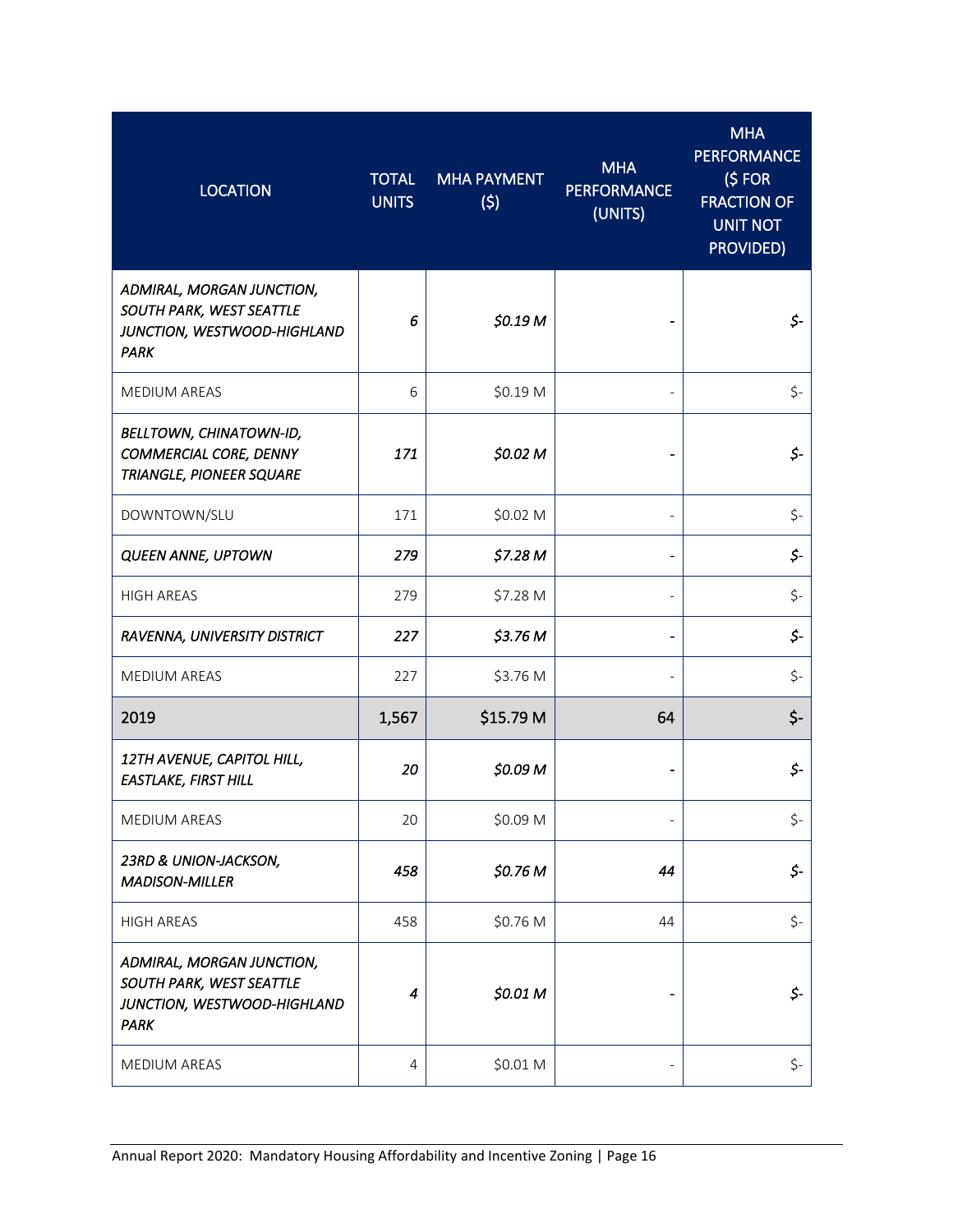| <b>LOCATION</b>                                                                         | <b>TOTAL</b><br><b>UNITS</b> | <b>MHA PAYMENT</b><br>(5) | <b>MHA</b><br><b>PERFORMANCE</b><br>(UNITS) | <b>MHA</b><br><b>PERFORMANCE</b><br>$(5 FOR)$<br><b>FRACTION OF</b><br><b>UNIT NOT</b><br><b>PROVIDED)</b> |
|-----------------------------------------------------------------------------------------|------------------------------|---------------------------|---------------------------------------------|------------------------------------------------------------------------------------------------------------|
| <b>BALLARD, CROWN HILL,</b><br><b>GREENWOOD-PHINNEY RIDGE</b>                           | 38                           | \$0.65 <sub>M</sub>       |                                             | \$-                                                                                                        |
| <b>MEDIUM AREAS</b>                                                                     | 38                           | \$0.65 M                  |                                             | \$-                                                                                                        |
| BELLTOWN, CHINATOWN-ID,<br>COMMERCIAL CORE, DENNY<br>TRIANGLE, PIONEER SQUARE           | 227                          | \$5.90 M                  | 1                                           | \$-                                                                                                        |
| DOWNTOWN/SLU                                                                            | ÷,                           | \$1.53 M                  |                                             | $\zeta$ -                                                                                                  |
| <b>HIGH AREAS</b>                                                                       | 227                          | \$4.37 M                  | 1                                           | $\zeta$ -                                                                                                  |
| COLUMBIA CITY, MT. BAKER, NORTH<br><b>BEACON HILL, OTHELLO, RAINIER</b><br><b>BEACH</b> | 116                          | \$0.12 M                  | 10                                          | \$-                                                                                                        |
| <b>MEDIUM AREAS</b>                                                                     | 116                          | \$0.12 M                  | 10                                          | \$-                                                                                                        |
| FREMONT, GREEN LAKE,<br>ROOSEVELT, WALLINGFORD                                          | 14                           | \$0.35 <sub>M</sub>       |                                             | $\zeta$ -                                                                                                  |
| MEDIUM AREAS                                                                            | 14                           | \$0.35 M                  |                                             | \$-                                                                                                        |
| <b>QUEEN ANNE, UPTOWN</b>                                                               | 221                          | \$2.37 <sub>M</sub>       | 7                                           | \$-                                                                                                        |
| <b>HIGH AREAS</b>                                                                       | 201                          | \$2.34 M                  | 7                                           | \$-                                                                                                        |
| MEDIUM AREAS                                                                            | 20                           | \$0.03 M                  |                                             | \$-                                                                                                        |
| RAVENNA, UNIVERSITY DISTRICT                                                            | 95                           | \$0.56 M                  | $\overline{a}$                              | \$-                                                                                                        |
| MEDIUM AREAS                                                                            | 95                           | \$0.56 M                  | $\overline{2}$                              | \$-                                                                                                        |
| <b>SOUTH LAKE UNION</b>                                                                 | 374                          | \$4.97 M                  |                                             | \$-                                                                                                        |
| DOWNTOWN/SLU                                                                            | 374                          | \$4.97 M                  |                                             | \$-                                                                                                        |
| 2020                                                                                    | 4,432                        | \$68.28 M                 | 21                                          | \$0.01 M                                                                                                   |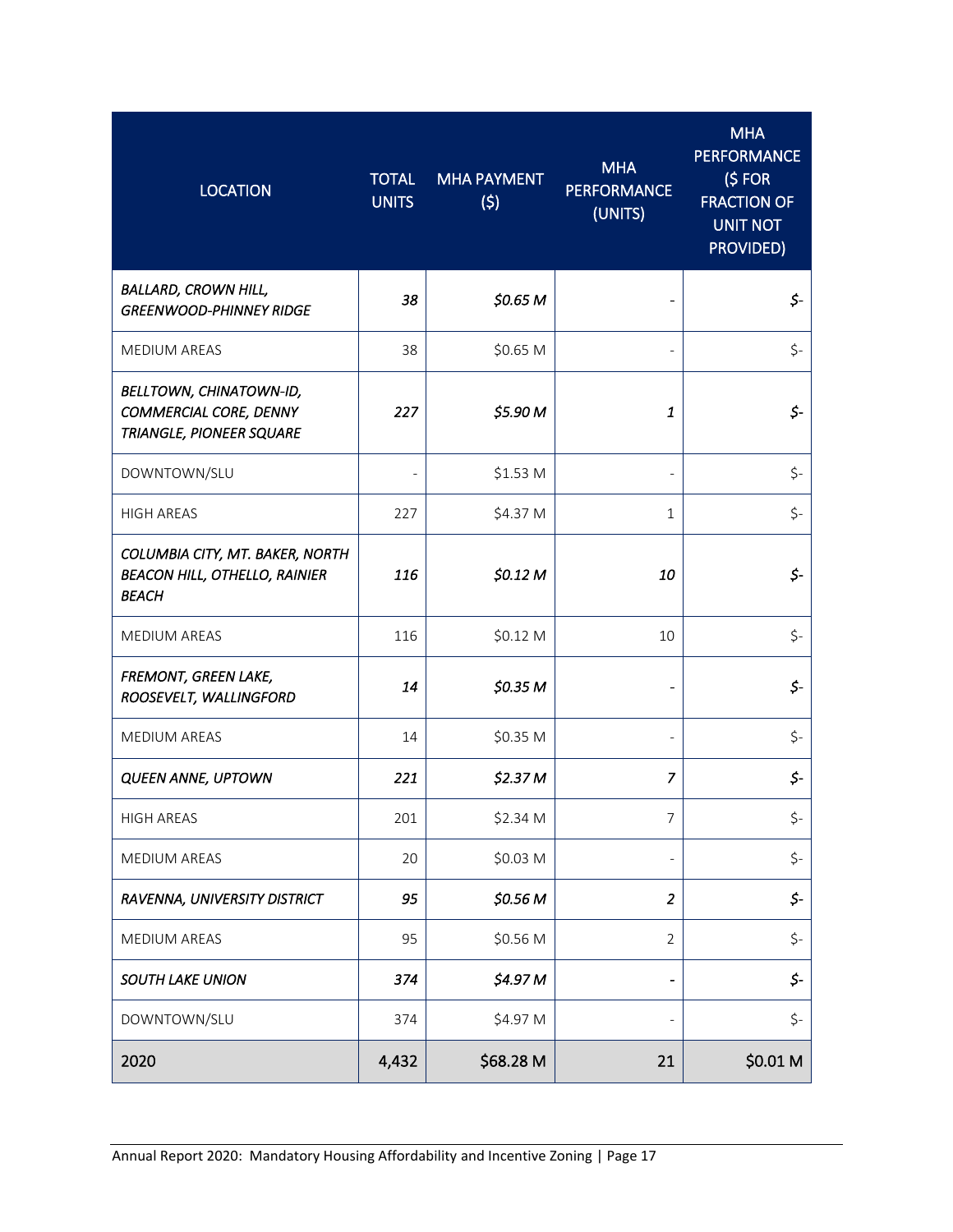| <b>LOCATION</b>                                                                              | <b>TOTAL</b><br><b>UNITS</b> | <b>MHA PAYMENT</b><br>(5) | <b>MHA</b><br><b>PERFORMANCE</b><br>(UNITS) | <b>MHA</b><br><b>PERFORMANCE</b><br>$(5 FOR)$<br><b>FRACTION OF</b><br><b>UNIT NOT</b><br><b>PROVIDED)</b> |
|----------------------------------------------------------------------------------------------|------------------------------|---------------------------|---------------------------------------------|------------------------------------------------------------------------------------------------------------|
| 12TH AVENUE, CAPITOL HILL,<br><b>EASTLAKE, FIRST HILL</b>                                    | 64                           | \$0.80 M                  |                                             | \$-                                                                                                        |
| <b>HIGH AREAS</b>                                                                            | 59                           | \$0.78 M                  |                                             | $\zeta$ -                                                                                                  |
| <b>MEDIUM AREAS</b>                                                                          | 5                            | \$0.02 M                  |                                             | $\zeta$ -                                                                                                  |
| 23RD & UNION-JACKSON,<br><b>MADISON-MILLER</b>                                               | 73                           | \$1.70 M                  | 1                                           | \$-                                                                                                        |
| <b>HIGH AREAS</b>                                                                            | 47                           | \$1.49 M                  | $\mathbf{1}$                                | $\zeta$ -                                                                                                  |
| <b>MEDIUM AREAS</b>                                                                          | 26                           | \$0.21 M                  |                                             | $\zeta$ -                                                                                                  |
| ADMIRAL, MORGAN JUNCTION,<br>SOUTH PARK, WEST SEATTLE<br>JUNCTION, WESTWOOD-HIGHLAND<br>PARK | 139                          | \$2.09 M                  | 2                                           | \$-                                                                                                        |
| LOW AREAS                                                                                    | 45                           | \$0.52 M                  | $\overline{2}$                              | \$-                                                                                                        |
| <b>MEDIUM AREAS</b>                                                                          | 94                           | \$1.57 M                  |                                             | $\zeta$ -                                                                                                  |
| <b>AURORA-LICTON SPRINGS, BITTER</b><br><b>LAKE VILLAGE</b>                                  | 29                           | \$0.29 M                  |                                             | $5-$                                                                                                       |
| LOW AREAS                                                                                    | 29                           | \$0.29 M                  |                                             | \$-                                                                                                        |
| <b>BALLARD, CROWN HILL,</b><br><b>GREENWOOD-PHINNEY RIDGE</b>                                | 420                          | \$8.97 M                  |                                             | \$-                                                                                                        |
| MEDIUM AREAS                                                                                 | 420                          | \$8.97 M                  |                                             | \$-                                                                                                        |
| BELLTOWN, CHINATOWN-ID,<br>COMMERCIAL CORE, DENNY<br>TRIANGLE, PIONEER SQUARE                | 1,838                        | \$18.94 M                 |                                             | \$-                                                                                                        |
| DOWNTOWN/SLU                                                                                 | 1,838                        | \$18.94 M                 |                                             | \$-                                                                                                        |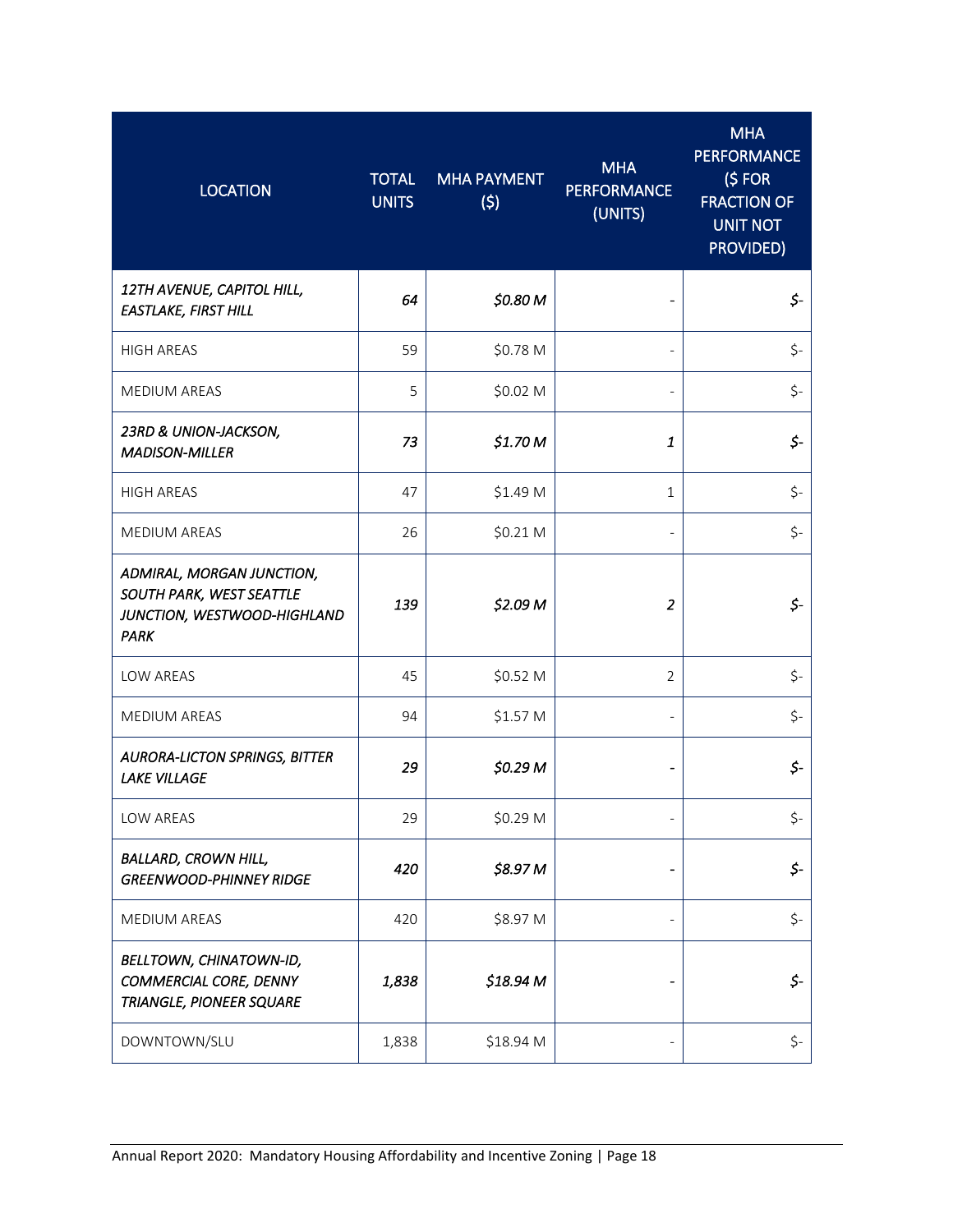| <b>LOCATION</b>                                                                         | <b>TOTAL</b><br><b>UNITS</b> | <b>MHA PAYMENT</b><br>(5) | <b>MHA</b><br><b>PERFORMANCE</b><br>(UNITS) | <b>MHA</b><br><b>PERFORMANCE</b><br>(S FOR<br><b>FRACTION OF</b><br><b>UNIT NOT</b><br><b>PROVIDED)</b> |
|-----------------------------------------------------------------------------------------|------------------------------|---------------------------|---------------------------------------------|---------------------------------------------------------------------------------------------------------|
| COLUMBIA CITY, MT. BAKER, NORTH<br><b>BEACON HILL, OTHELLO, RAINIER</b><br><b>BEACH</b> | 124                          | \$1.81 <sub>M</sub>       | 2                                           | \$-                                                                                                     |
| LOW AREAS                                                                               | 21                           | \$0.24 M                  |                                             | $\zeta$ -                                                                                               |
| <b>MEDIUM AREAS</b>                                                                     | 103                          | \$1.57 M                  | 2                                           | $\zeta$ -                                                                                               |
| FREMONT, GREEN LAKE,<br>ROOSEVELT, WALLINGFORD                                          | 256                          | \$2.19 <sub>M</sub>       | 9                                           | \$-                                                                                                     |
| <b>MEDIUM AREAS</b>                                                                     | 256                          | \$2.19 M                  | 9                                           | $\zeta$ -                                                                                               |
| LAKE CITY, NORTHGATE                                                                    | 110                          | \$0.57 <sub>M</sub>       |                                             | \$-                                                                                                     |
| LOW AREAS                                                                               | 110                          | \$0.57 M                  | $\blacksquare$                              | $\zeta$ -                                                                                               |
| <b>QUEEN ANNE, UPTOWN</b>                                                               | 318                          | \$2.28 M                  |                                             | \$-                                                                                                     |
| <b>HIGH AREAS</b>                                                                       | 60                           | \$0.02 M                  |                                             | $\zeta$ -                                                                                               |
| <b>MEDIUM AREAS</b>                                                                     | 258                          | \$2.27 M                  |                                             | \$-                                                                                                     |
| RAVENNA, UNIVERSITY DISTRICT                                                            | 1,061                        | \$22.64 M                 | $\overline{z}$                              | \$0.01 M                                                                                                |
| <b>MEDIUM AREAS</b>                                                                     | 1,061                        | \$22.64 M                 | 7                                           | \$0.01 M                                                                                                |
| <b>SOUTH LAKE UNION</b>                                                                 | -                            | \$5.98 M                  |                                             | \$-                                                                                                     |
| DOWNTOWN/SLU                                                                            | $\overline{\phantom{0}}$     | \$5.98 M                  |                                             | \$-                                                                                                     |
| <b>GRAND TOTAL</b>                                                                      | 7,088                        | \$96.07 M                 | 104                                         | \$0.05 M                                                                                                |